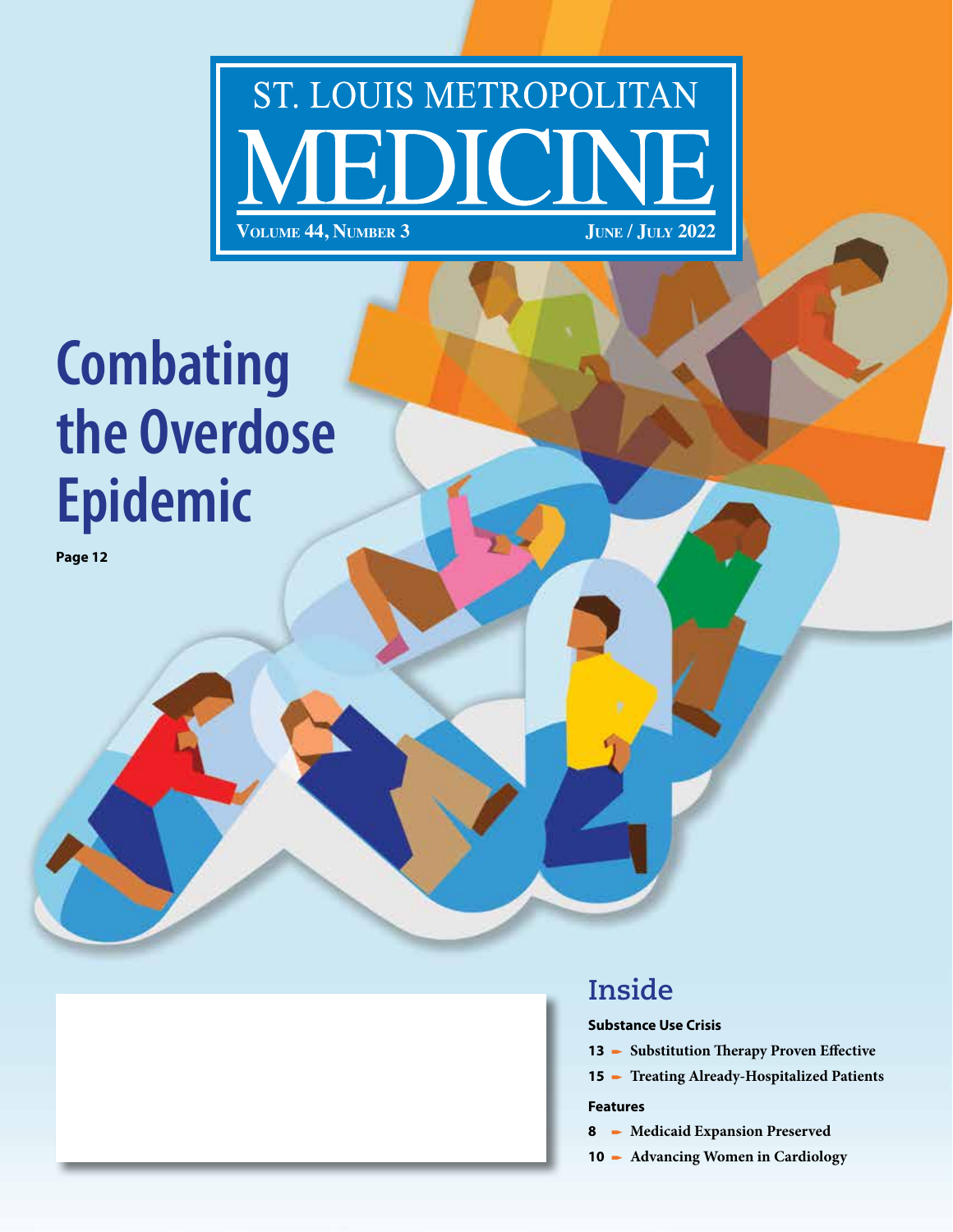# treated fairly **HEALTHCARE**

With the recent acquisition of NORCAL Group, ProAssurance is now the nation's third largest medical professional insurance carrier with claims and risk management expertise in every major healthcare region.

> Meet the new best-in-class, where the principle of fair treatment guides every action we take in defense of our medical professionals.



**Healthcare Professional Liability Insurance** & Risk Management Services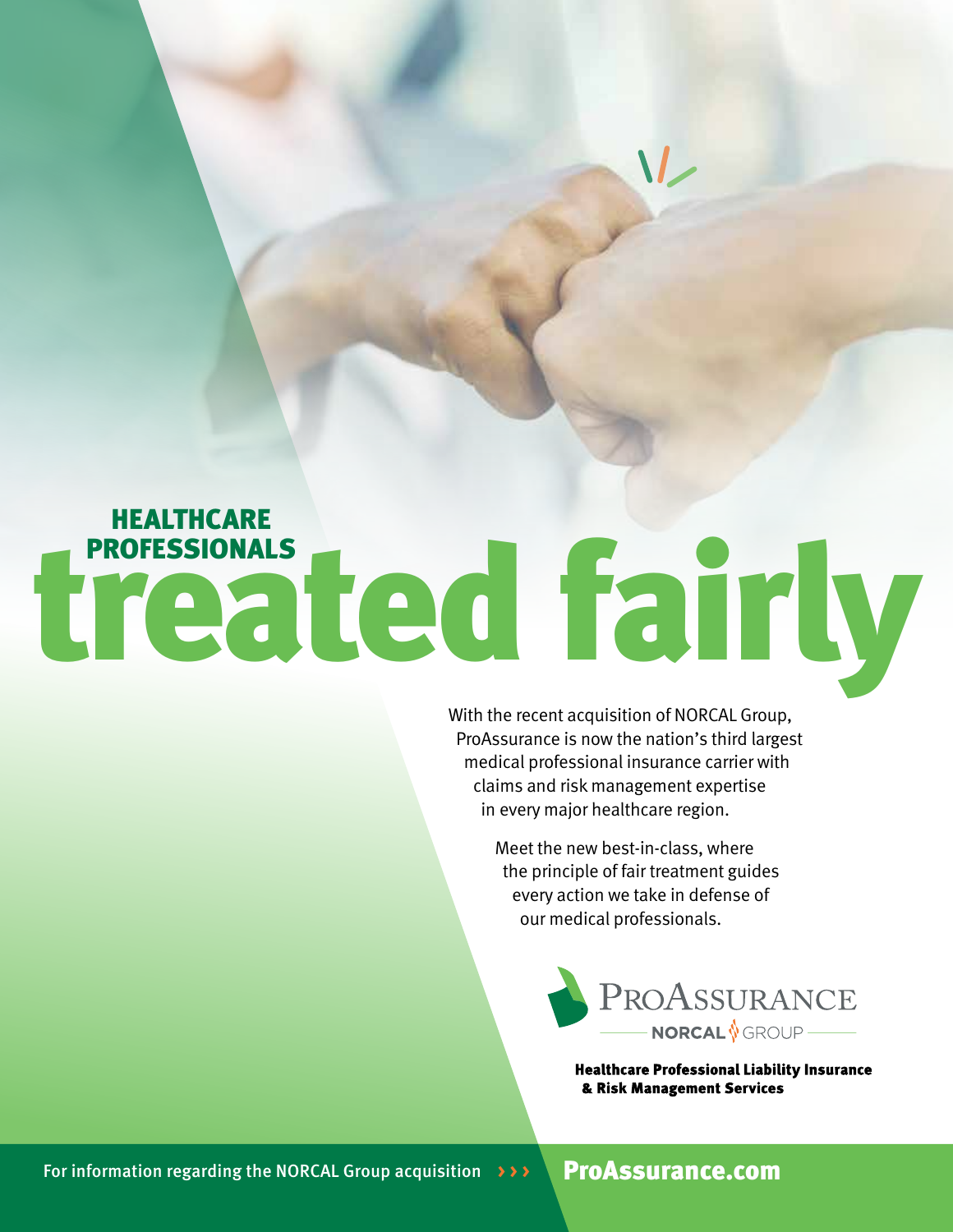### LOUIS METROPOLITAN

David M. Nowak, Executive Editor dnowak@slmms.org

James Braibish, Managing Editor Braibish Communications editor@slmms.org

Graphic design by Lisa Troehler Graphic Design, LLC

#### **Publications Committee**

Samer W. Cabbabe, MD Emily D. Doucette, MD William Fogarty, MD Erin S. Gardner, MD Kate Lichtenberg, DO Kathleen Nemer, MD Jennifer L. Page, MD Pearl F. Serota, MD

*St. Louis Metropolitan Medicine* (ISSN 0892-1334, USPS 006-522) is published bi-monthly by the St. Louis Metropolitan Medical Society, 1023 Executive Parkway, Suite 16, St. Louis, MO 63141; (314) 786-5473, FAX (314) 786-5547. Annual Subscription Rates: Members, \$10 (included in dues); nonmembers, \$45. Single copies: \$10. Periodicals postage paid at St. Louis, MO. POSTMASTER: Send address changes to: St. Louis Metropolitan Medicine; 1023 Executive Parkway, Suite 16, St. Louis, MO 63141. Copyright © 2020 St. Louis Metropolitan Medical Society

**Advertising Information:** www.slmms.org/magazine, or editor@slmms.org or (314) 786-5473. Online copies of this and past issues are available at www.slmms.org/magazine.

Printed by Messenger Print Group, Saint Louis, MO 63122.



#### **www.slmms.org**

**Facebook:** saint.louis.metropolitan.medical.society **Twitter:** STLMedSociety

#### **Officers**

Erin S. Gardner, MD, President M. Laurin Council, MD, President-Elect Kirsten F. Dunn, MD, Vice President Robert A. Brennan, Jr., MD, Secretary-Treasurer Jennifer L. Page, MD, Immediate Past President

#### **Councilors**

Louis A. Aliperti, MD Sara Hawatmeh, MD Faisal Khan, MBBS, MPH Otha Myles, MD Kathleen M. Nemer, MD David M. Niebruegge, MD Mark S. Pelikan, DO David L. Pohl, MD Farheen N.K. Raja, MD Damien L. Ricklis, MD Evan S. Schwarz, MD Richard H. Wieder, MD

#### **Council Medical Student Liaisons**

Julian Giakas, Saint Louis University Lucas Cruz, Washington University

#### **Executive Vice President**

David M. Nowak

f **VOLUME 44 | NUMBER 3 | JUNE / JULY 2022** p

### **Substance Use Crisis**

- 12 Drug Overdose Deaths Reach Record Totals **Property**
- **13 Battling the Opioid Epidemic: Time to Change One Drug for Another**   *By Luis A. Giuffra, MD, PhD*



**15 Commencing Substance Use Treatment for Already-Hospitalized Patients**   *By Evan Schwarz, MD, FACEP, FACMT, FASAM*

### **Features**

- **8 Legislative Update: Medicaid Expansion Preserved, Much Health Care Legislation Stalls**
- **10** Advancing Opportunities for Women<br>in Cardiology



**18 SSM Health Efforts for the Underserved in COVID-19**

### **Columns**

**2 President: Organized Medicine Battles the Sources of Burnout**  *By Erin S. Gardner, MD*

### **News**

- **3** Saint Louis University Physicians to Join SSM Health
- **4** AMA Honors Sam Page, MD, for Outstanding Government Service
- **4** George Hruza, MD, Running for Missouri State Senate
- **5** June 22 CME Program on Artificial Intelligence in Health Care
- **6** SLMMS Seeks Future Physician Leaders **parameters**



- **7** Survey Shows Practices Returning to Normal Post-COVID
- **9** SLU Student-Run Clinic Seeks Physician Volunteers
- **20 Medical News:** Private Equity Firms Acquiring Physician Groups p



*The advertisements, articles, and "Letters" appearing in St. Louis Metropolitan Medicine, and the statements and opinions contained therein, are for the interest of its readers and do not represent the official position or endorsement of the St. Louis Metropolitan Medical Society. SLMM reserves the right to make the final decision on all content and advertisements.*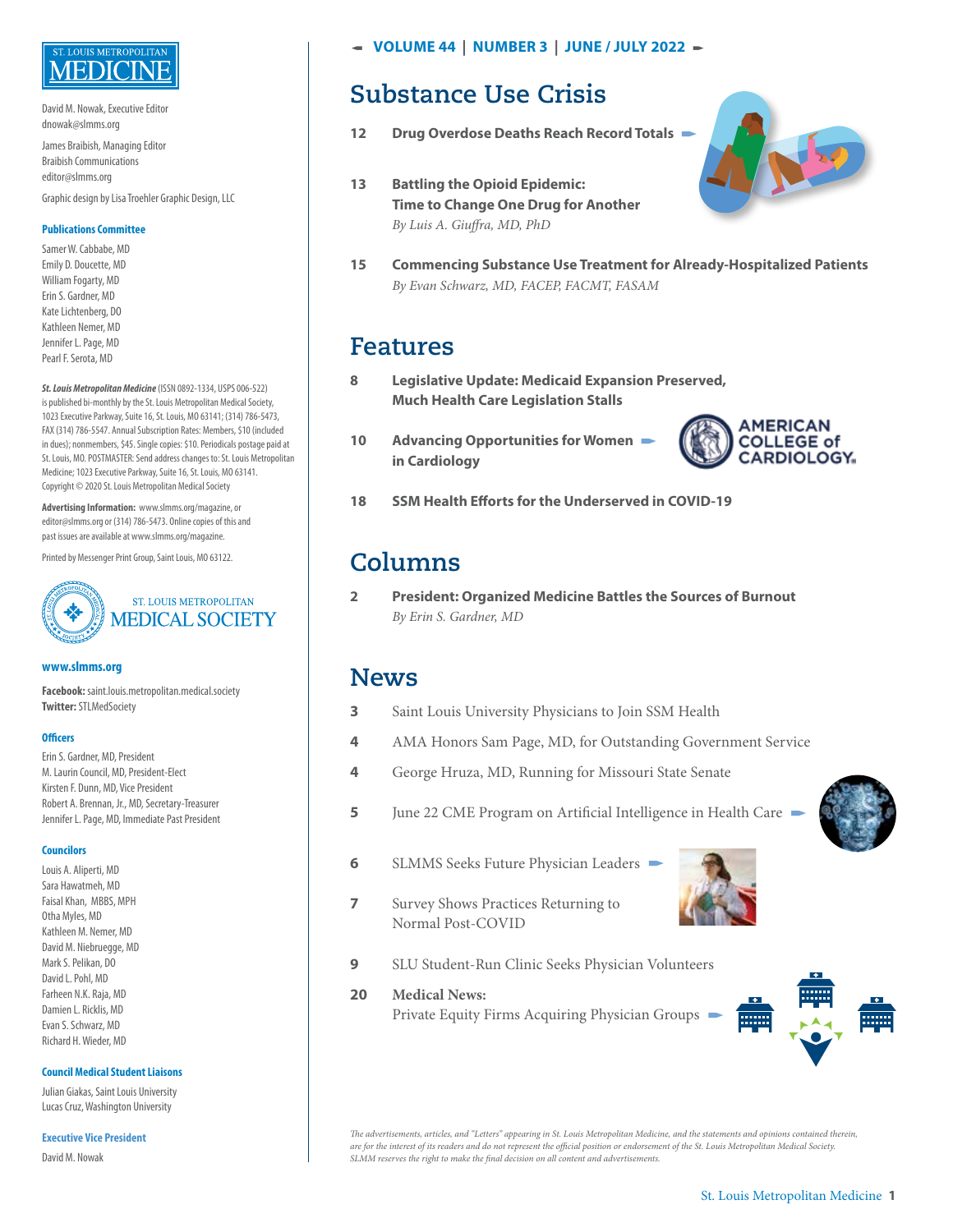## **Organized Medicine Battles the Sources of Burnout**

*By Erin S. Gardner, MD, President, St. Louis Metropolitan Medical Society 2022*



*Erin S. Gardner, MD*

Organized medicine brings to bear with legislators, bureaucrats, and other authorities not only the troubles that inhabit our profession, but also that detract from our patients' experiences with health care delivery.

**B** y the time you read this column, we will be in the early days of summer-<br>a welcome respite for many of us—with y the time you read this column, we will be in the early days of summerlonger sunny days and more leisure time with friends and families and for ourselves. The appeal of a lunch date with a friend, or an outdoor barbecue with the family, or a good book and good coffee by ourselves beckons especially as summer opens up.

We physicians have stressful day jobs (Where are the eyeroll and lol emoji's?), and summertime is one season that coheres well with activities that bring stress relief and an enjoyment that is occasionally or too often scarce in our professional tasks. Burnout is now a common term that is bandied about, because there are rather a lot of obstacles to successfully and joyfully perform the tasks that drew us to medicine in the first place.

We seek rejuvenation in sundry activities, many salutary, but one realm where assuagement is sought and destructive is our journal's theme this issue. Substance abuse has of course always existed in human society, and it has also occupied a tranche in medicine. But physicians perhaps are particularly exposed to the potential for trouble with it, as we experience enduring and often acute stressors in our work lives.

Physicians' current stressors, including the COVID-19 pandemic, have worked to amplify the problem. One source of stress will be (is) the physician shortage crisis, as discussed in this column in the April-May issue of *St. Louis Metropolitan Medicine*. Another of course is the burnout crisis that has burgeoned over the last 15 years. Burnout stems from many origins, but loss of physician autonomy often stands as a pre-eminent cause upon deeper examination. That loss of autonomy may promote a greater sense of helplessness in what should be a natural self-direction in much of one's life.

One approach to burnout, employed by many of our physician professional organizations, has been to better understand burnout through study, and to provide education and benefits that promote successful coping strategies. Your St. Louis Metropolitan Medical Society will be serving this task in autumn 2022 by sponsoring a conference on physician wellness. The conference will aim to explore more deeply the sources of burnout and work-related stress, and to provide resources for engagement and self-care.

#### **Regaining Physician Engagement**

Beyond increased efforts at self-direction and self-care, there are multiple other approaches that we as physicians may take to battle burnout at its sources. One burnout culprit has been to allow atrophy in some of the inherent authority as physicians that our position in society bestows. As physicians have become consumed by the additional tasks that the execution of one's daily medical duties require, we have let go of some of the connections that formerly allowed us to speak with a unified voice to those in the governing sphere who make decisions that impact our daily work lives.

Decreased engagement with organized medicine is one realm where that phenomenon immediately leaps to mind. We simply don't have the time to include some activities that we formerly did. Like most all civic and professional societies, organized medicine is experiencing a downtrend in physician engagement and membership. Yet it seems we can't afford to let that slide! Organized medicine brings to bear with legislators, bureaucrats, and other authorities not only the troubles that inhabit our profession, but also that detract from our patients' experiences with health care delivery.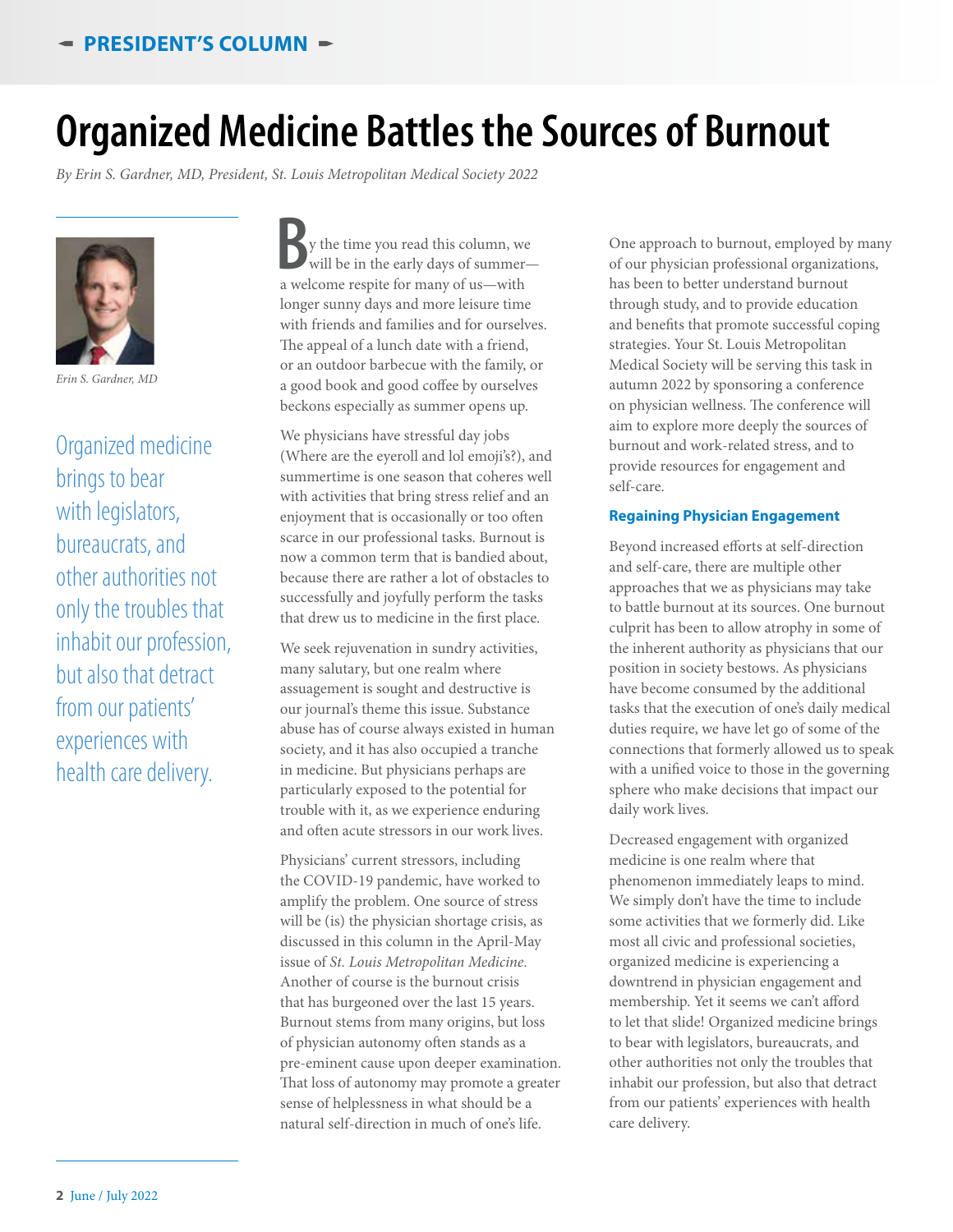There are other ways to broadly think about approaches to stem the sources that lead to our disillusionment. Third-party payers have outsized influence on not only individual treatments that we can provide patients (think the Byzantine prior authorization requirements), but even whether or not we can provide care to our patients (think narrowing networks). A better system would reduce the influence that third-party payers are able to impose, and instead bolster the primacy and authority of the physicianpatient relationship. Legislative policy changes for both prior authorization and narrow network restrictions, led by organized medicine groups, have been implemented to advance this cause.

This success in reducing documentation requirements shows how physicians through organized medicine efforts can depict to governmental authorities the difficulties that we face, and delineate pathways to ameliorate the troubles.

#### **An Advocacy Success Story**

Another source of consternation for more than two decades has been documentation requirements. In an effort to try to verify that quality and an indicated level of service were being delivered, administrators and payers have ladled on

 $\blacksquare$ 

documentation requirements for physicians through the years. Yet, burdensome documentation requirements are often cited as a top reason for physician burnout. Certain quality metrics may be improved (to certain extents) with additional documentation and execution of specified tasks, yet at what cost? At the cost of alienating physicians to the extent that they retire early? Or that they choose to seek a position with fewer clinical responsibilities because the workload is otherwise sometimes overwhelming?

Quality is certainly at the forefront of almost all physicians' minds … we want to do well for our patients, and we want to feel good about the work that we are doing. However, it seems that we must seek ways to achieve those twin aims, while diminishing sources that provoke our disaffection. Another example of diminishing a burnout source is the modification in 2021 of the evaluation and management services requirements as instituted by the Centers for Medicare and Medicaid Services. Physicians now may focus their documentation efforts on medical decision making, rather than counting bullet points to determine whether they are providing this level of service or that.

This success in reducing documentation requirements shows how physicians through organized medicine efforts can depict to governmental authorities the difficulties that we face, and delineate pathways to ameliorate the troubles. Physicians must be the messengers, because we are the ones with firsthand experience. Our organized medicine institutions can help us lead the way.  $\blacktriangleleft$ 

# **Saint Louis University Physicians to Join SSM Health**

SLUCare Physician Group is joining forces with SSM Health - St. Louis to form an integrated health network under an agreement announced by the two organizations. The goal of the agreement is to deepen "their partnership to advance health equity, strengthen medical education and improve the health of the St. Louis community and beyond," according to a joint news release.

Ownership of SLUCare Physician Group will transition from Saint Louis University to SSM Health when the transaction closes. The agreement is expected to be finalized later this summer, pending all regulatory and other approvals.

The agreement is an extension of a long-standing partnership between SSM Health, SLUCare Physician Group and Saint Louis University School of Medicine. The organizations say the integration will provide the community with improved and seamless access to all levels of care, from primary care and preventive services to highly specialized quaternary procedures and clinical trials that can deliver potentially breakthrough lifesaving treatments.

The agreement also represents a significant investment in the Saint Louis University School of Medicine to expand clinical research, medical training and education in the region.

SLUCare, with more than 600 faculty and other medical professionals, will become a dedicated academic physician division within SSM Health - St. Louis, and partner closely with SSM Health Medical Group's more than 600 community-based providers with more than 50 physician office locations as well as comprehensive virtual and digital health services.

"Both SSM Health and Saint Louis University School of Medicine have a rich legacy of providing hope and healing to those in need across the St. Louis community," said Laura S. Kaiser, FACHE, president and CEO of SSM Health. "We are thrilled to be taking this next step in our shared mission to ensure every patient gets the best care possible, while keeping that care affordable for the individuals and families we serve."  $\blacktriangleleft$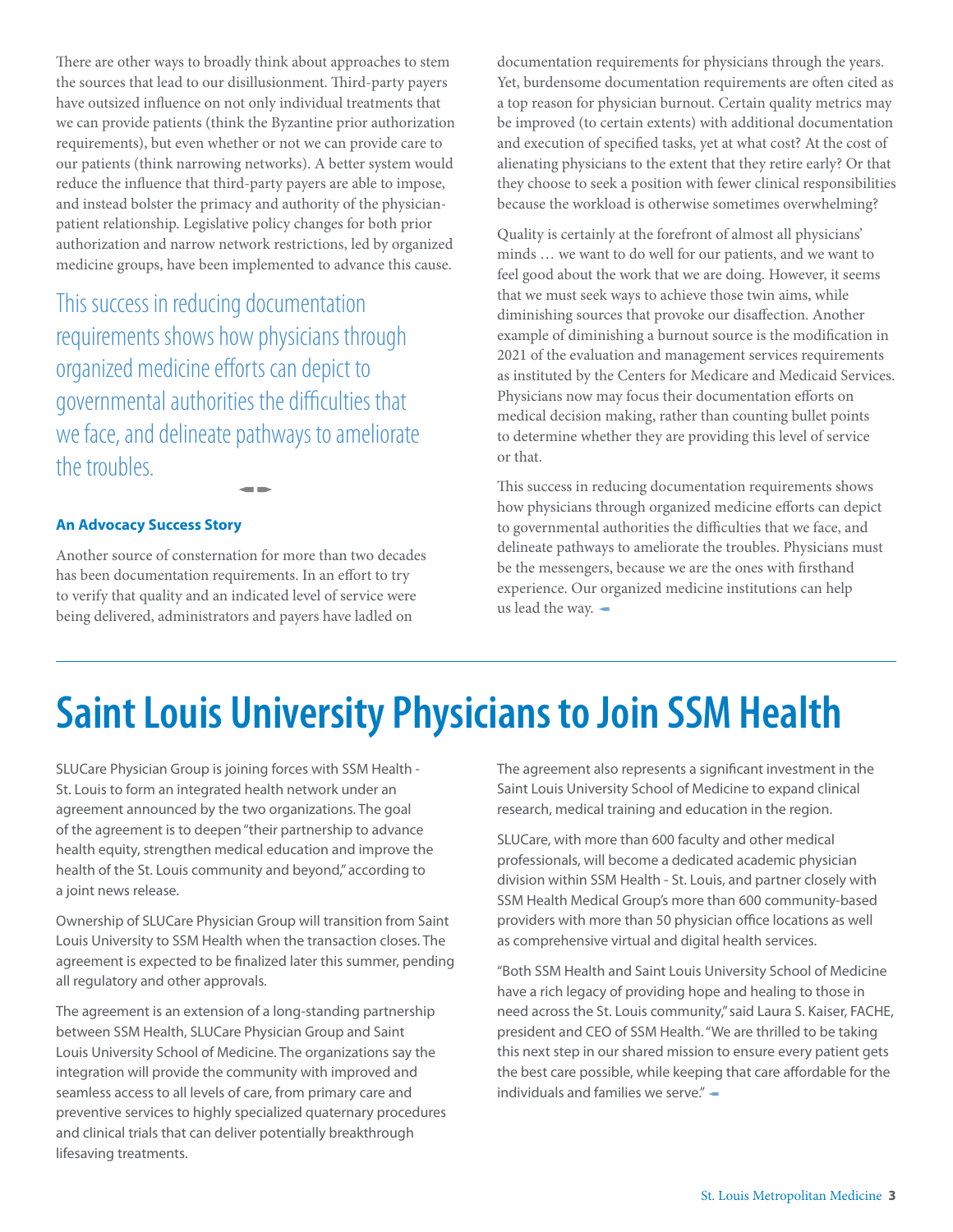# **AMA Honors Sam Page, MD, for Outstanding Government Service**

SLMMS member and St. Louis County Executive **Sam Page, MD**, has been honored by the American Medical Association with the Outstanding Government Service Award for Local Government. The award was presented on behalf of the AMA at the 2022 Missouri State Medical Association convention in April.

The award is considered one of the AMA's most prestigious awards honoring elected officials and career government employees. In announcing the award, AMA Board of Trustees Chair Bobby Mukkamala, MD, cited Dr. Page's distinguished public service starting as a municipal council member rising to state legislator then St. Louis County Council member, and since 2019, St. Louis County executive.

"Dr. Page has always brought a physician's perspective to his work in St. Louis County, municipal and state government," Dr. Mukkamala said. He emphasized Dr. Page's leadership using evidence-based approaches on masking and vaccines despite strong public pressure in opposition, and his initiative to establish the local prescription drug monitoring program that expanded to cover most of Missouri.

Former AMA president David Barbe, MD, MHA, who nominated Dr. Page, wrote, "It is uncommon for a nominee for this award to have been involved in such a broad range of governmental service and to have been so impactful at each level."

In his acceptance speech, Dr. Page urged physicians to speak up in defense of their patients and in favor of evidence-based government policies. "In recent times, ideology has replaced science. Shouting has replaced discussion. Threats have replaced thoughtfulness. If the currency of our new politics is volume, then the chorus of our combined voices as doctors must be the ones that people hear."



*Sam Page, MD, left, accepts the AMA Outstanding Government Service Award for Local Government. MSMA 2021-22 President Alexander Hover, MD, is at right. (Photo courtesy Missouri State Medical Association)*

Dr. Page is a board-certified anesthesiologist with Western Anesthesia. Elected to the Creve Coeur City Council in 1999, he then served as state representative for three terms, from 2003 to 2008. He was the Democratic nominee for Missouri lieutenant governor in 2008. He was a member of the St. Louis County Council from 2014 to 2019, and in April 2019 was appointed St. Louis County executive to complete the unexpired term of the previous executive who resigned.

In organized medicine, he is speaker of the MSMA House of Delegates and is the Missouri alternate director on the board of the American Society of Anesthesiologists. He is past president of the Missouri Society of Anesthesiologists and the Missouri Society of Interventional Pain Physicians.  $\blacktriangleleft$ 

### **Announces Candidacy for Missouri State Senate**



Dr. George J. Hruza

SLMMS member **George J. Hruza, MD, MBA**, dermatologist and Mohs surgeon, has announced his candidacy for the Republican nomination for the Missouri State Senate 24th District in the August 2 primary. The district represents portions of central and west St. Louis County including the communities of Creve Coeur, Des Peres, Fenton, Frontenac, Glendale, Huntleigh, Kirkwood, Ladue, Maryland Heights, Sunset Hills and Valley Park. A long-time advocate for physicians and organized medicine, Dr. Hruza is past president of SLMMS and MSMA. At the national level, he has served as president of the American Academy of Dermatology, the American Society for Dermatologic Surgery and the American Society for Lasers in Medicine and Surgery. If elected, he would be the only physician in the Missouri Senate. For more information, visit www.hruzaformissouri.com.  $\blacktriangleleft$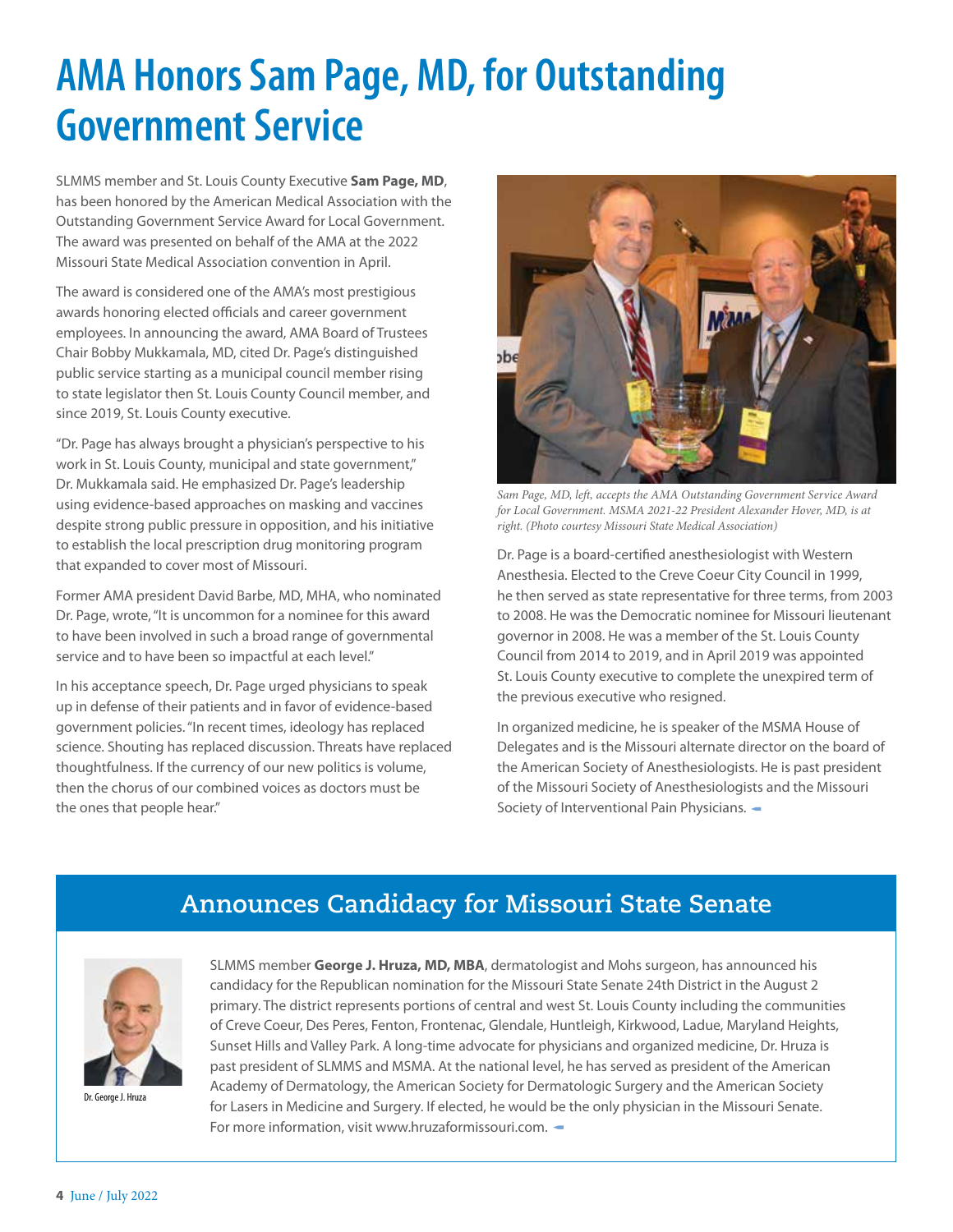# **CME Program Will Explore the Use of Artificial Intelligence in Health Care**

SLMMS is excited to partner with VirtuSense Technologies and the Missouri Chapter of the American College of Healthcare Executives to present an informative continuing medical education workshop examining the emerging technology of using artificial intelligence and machine learning in health care.

**The Utilization of Artificial Intelligence in Health Care Today** is set for Wednesday, June 22, from 5:30 to 7:30 p.m. at the Lodge Des Peres, 1050 Des Peres Road, Des Peres, MO 63131. Participants may choose to attend in-person or join via Zoom. In-person attendees are invited to participate in a social hour immediately preceding the program with refreshments provided courtesy of the Keane Insurance Group.



The program will include presentations from two physicians—**Damon Broyles, MD, FAAFP**, vice president, clinical innovation services, Mercy Technology Services;

Dr. Damon Broyles Dr. Thomas Hale

and **Thomas Hale, MD, PhD**, chief medical officer, VirtuSense

Technologies. SLMMS Vice President **Kirsten Dunn, MD**, internist, Mercy Virtual vEngagement, will moderate the question and answer session following the presentations.

#### **Learning Objectives**

At the conclusion of this activity, participants will be better able to:

- $\rightarrow$  Define and describe common terms and definitions related to the emerging field of artificial intelligence and machine learning in health care, as well as demonstrate an understanding of currently deployed AI-based technology.
- $\blacktriangleright$  Explain the basic premise of tools and techniques involving process mining, digital twinning and synthetic data to derive insights in care.
- $\blacktriangleright$  Place machine learning and artificial intelligence within the continuum of other decision support and care delivery tools in providing quality patient care.
- $\blacktriangleright$  Build a case for AI and ML opportunities to assist in patient care.

*This activity has been planned and implemented in accordance with the accreditation requirements and policies of the Missouri State Medical Association through the joint providership of Institute for International Medicine (INMED) and St. Louis Metropolitan Medical Society. INMED is accredited by the Missouri State Medical Association to provide continuing medical education for physicians. INMED designates this live activity for a maximum of 1.5 AMA PRA Category 1 Credits.™ Physicians should claim only the credit commensurate with the extent of their participation in the activity.*

Please visit **www.slmms.org** to access the registration links to attend in-person or virtually, or to download a program flyer. Please register by Monday, June 20. -



**The Utilization of Artificial Intelligence in Health Care Today**

### **WEDNESDAY, JUNE 22, 2022**

**The Lodge Des Peres 1050 Des Peres Road**

**5:00 p.m. Registration begins**

**5:30 p.m. Social hour and refreshments provided courtesy of the Keane Insurance Group**

> **6:00 – 7:30 p.m. Program**

*Registration and more information available at slmms.org*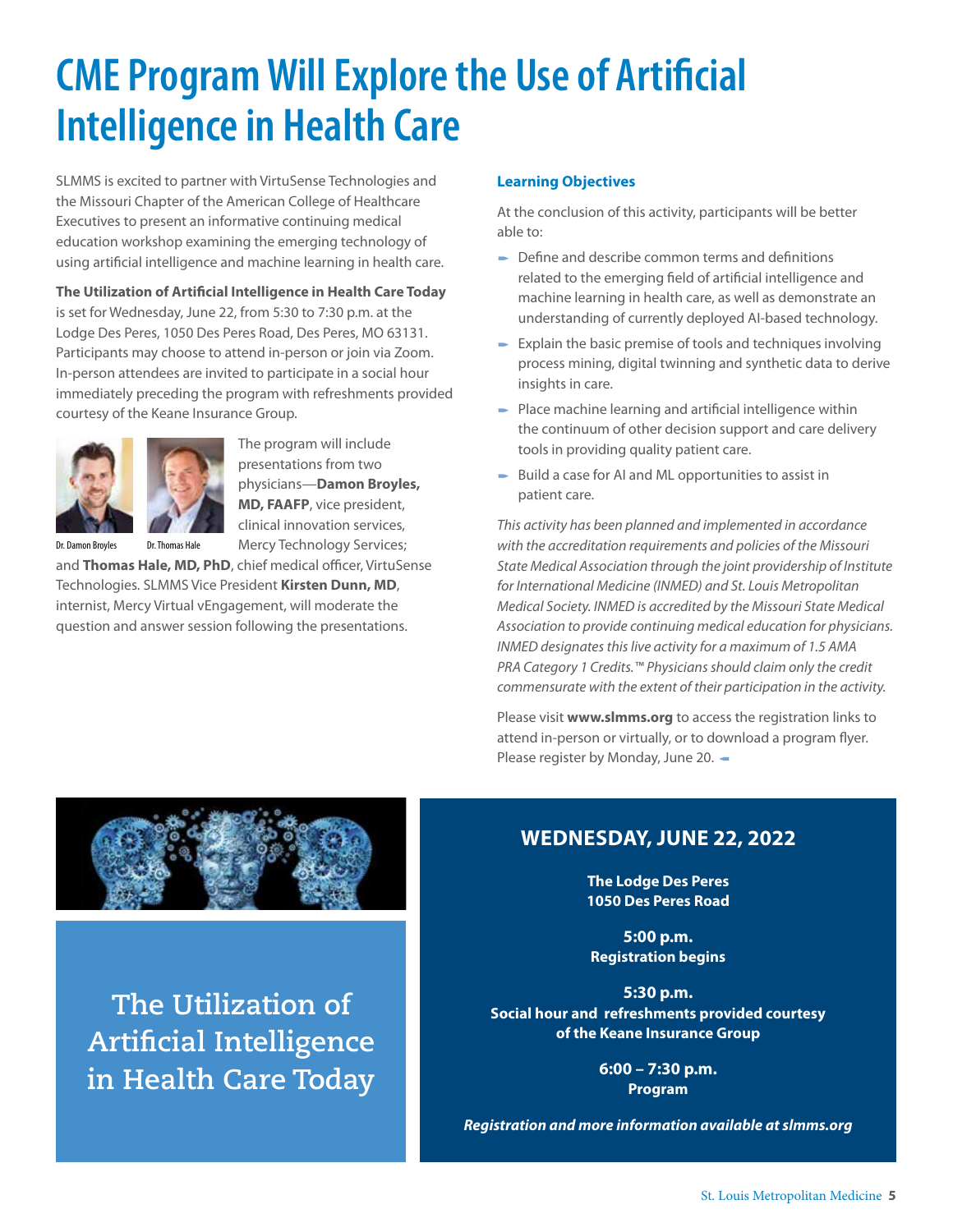# **SLMMS Seeks Future Physician Leaders**

Are you interested in serving your fellow physicians while contributing to the practice of medicine? The St. Louis Metropolitan Medical Society invites any prospective leaders from within the membership to volunteer to help move our organization forward and fulfill our mission.

The SLMMS Nominating Committee will meet later this summer to consider candidates for terms beginning in 2023. We need nominees from all specialties and practice settings to serve as SLMMS councilors, delegates to the Missouri State Medical Association annual meeting, and appointees to SLMMS committees. SLMMS Council members also serve as trustees for the St. Louis Society for Medical and Scientific Education, our charitable foundation.

Your Medical Society knows that the time commitment is a concern for many physicians. SLMMS is committed to keeping meetings to a minimum and to meet via email or conference call when possible. In fact, the SLMMS Council and all committees have been meeting virtually for the past two years during the pandemic. Because of the convenience factor and reduced time commitment, we expect this to continue in some capacity even as things return to normal.

Please consider the social and networking opportunities that also come with SLMMS leadership. Organized medicine benefits you, your profession, your practice and your patients.

To be considered as a potential nominee or for a committee role, please contact Ravi Johar, MD, chair of the Nominating Committee, at rkjohar@att.net or David Nowak, executive vice president, at the SLMMS office at 314-786-5473, ext. 105 or email dnowak@slmms.org before Friday, July 8. If you wish to nominate another member for a leadership position, please speak with them first to confirm their willingness to serve. All recommendations will be considered.

Per the Society's bylaws, the Nominating Committee will present its slate of officers and councilors at a General Society meeting on Tuesday, September 20, beginning at 6:00 p.m. This meeting is open to all Society members.

Candidates for office will be profiled in the October/November issue of *St. Louis Metropolitan Medicine*, and the annual election will take place online during the month of November. Thank you in advance to those who are willing to serve and represent your profession. $-$ 

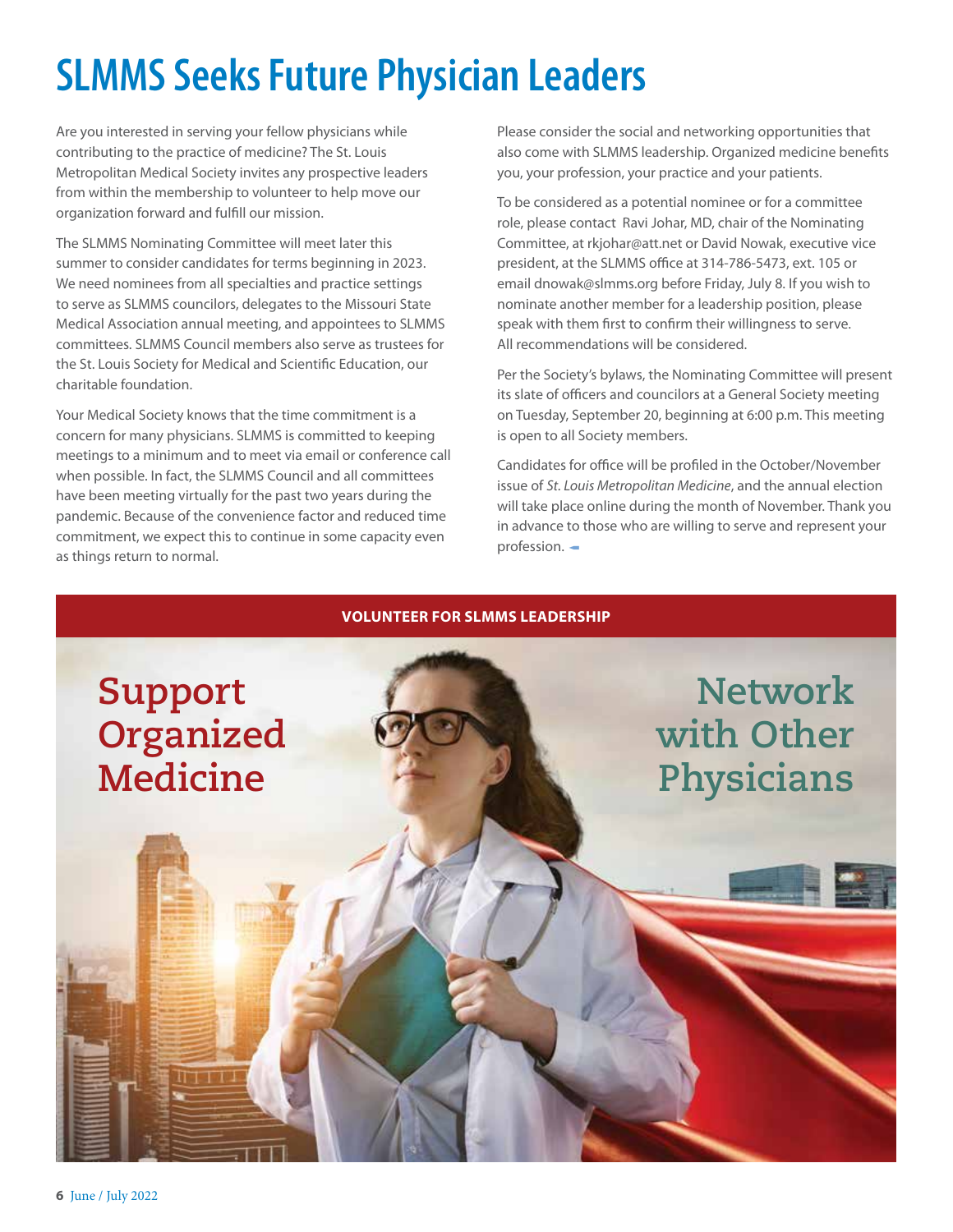# **Survey Shows Practices Returning to Normal Post-COVID**

**T** wo years after shutdowns due to COVID-19, SLMMS member practices are generally returning to normal.

An email survey of SLMMS members in March found that for 70%, patient volumes have remained the same, returned to pre-pandemic levels or have grown. Only 28% are still seeing fewer patients in person. A total of 39 members responded to the survey, representing a full range of specialties. The survey is a follow-up of the member survey conducted in March 2021 that showed losses in patient volume and revenue during 2020.

"Initial decline followed by robust rebound," was the way one 2022 physician respondent characterized the current situation. "Dropped in 2020 and early to mid-2021, but now pretty similar to 2019," said another.

In the experience of one surgeon: "After several months of reduced accessibility in OR and admissions for surgery, the trend reversed and we are now doing more surgeries."

Explained another physician, "We have finally rebounded to pre-pandemic patient volume. There is slightly greater use of telemedicine. … The most troubling factor affecting the practice remains continued decreased reimbursement."

Indeed, practice revenue remains lower for 41% of those responding to the survey. Commented one physician, "We took a big hit in volume and revenue during the pandemic year (down at least 35%) but were helped by the PPP program. It's been much better this year but still not quite up to pre-pandemic volumes."

Telemedicine has become established as a part of patient care. Some 55% of respondents indicate that they are making greater use of telemedicine since pre-pandemic, with 25% making much greater use. Psychiatry has become practiced nearly entirely via telemedicine.

#### **Patients Still Delaying Care**

Of concern is that many patients continue to delay needed screenings and treatments. Over half, 51%, of physicians responding say more patients continue to delay or postpone care. However, another 38% say the number of patients delaying care is returning to pre-pandemic levels.

One physician commented: "There has been a huge delay in colon screening. We have tried to catch up with the backlog, but many patients have been lost to follow up. Unfortunately, there definitely is an uptick in colon cancer diagnosis."

Another offered similar sentiments: "We see patients with skin cancers that have been neglected due to fear of COVID, resulting in far more extensive surgery to clear the tumor."

#### **Staffing Concerns**

Increased stress and burnout among staff remains a concern for 57% of physicians responding to the survey. Another 31% say things are getting better, with conditions returning to normal.

As far as number of staff, a majority of physicians, 56%, indicate their staffing level has not changed since the pandemic.

"Staffing is a huge issue with a challenge getting and keeping staff. We have had to dramatically increase salaries to keep and attract staff despite frozen and declining reimbursements," noted one physician.

Another physician described the challenges of masking. "It's more difficult interacting with patients when using a face mask. I work on eyes all day long. I must tell the patients to remove the masks in order to properly examine the eyes. People who have hearing deficiencies and need to see your face especially have trouble."

"There has been a huge delay in colon screening. We have tried to catch up with the backlog, but many patients have been lost to follow up. Unfortunately, there definitely is an uptick in colon cancer diagnosis."

#### **What Would Physicians Do Differently?**

The survey asked physicians what they would do differently in preparation for future crises. Four said the offices should remain open.

 $\blacksquare$ 

"We should not have shut down the office and hospital. It led to delay and loss of care and I'm unsure it had any benefit," said one.

Others pointed to the importance of maintaining telemedicine capability or suggested having pandemic preparedness plans in place.

Summarized one: "It's hard to know because these things are so unpredictable. Have maximum flexibility in staffing and costs. Be prepared for telehealth. Have safety and testing masking protocols in place, keep supplies stocked. Insurance policies should be in place and money saved for an emergency fund." $-$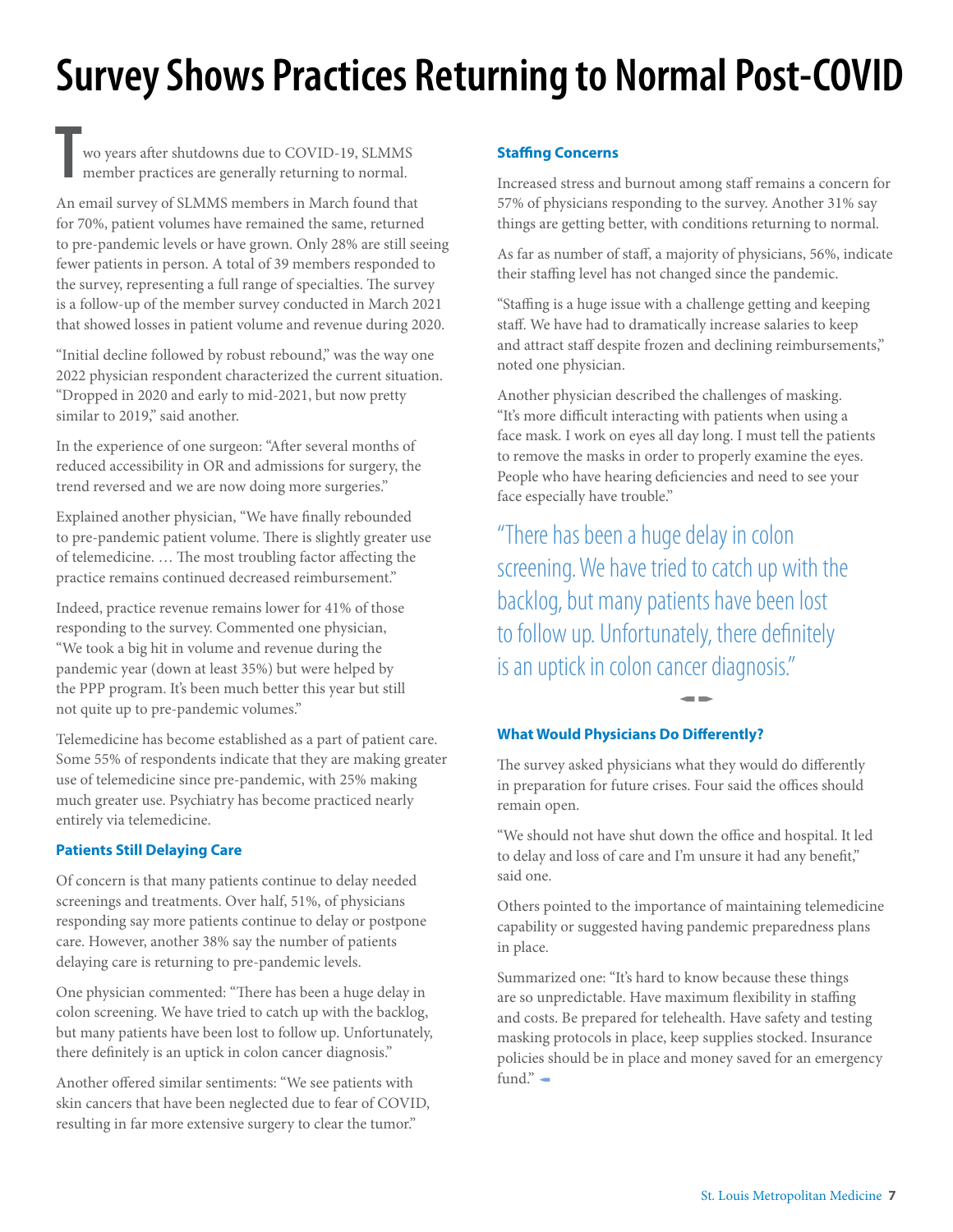# **Medicaid Expansion Preserved, Much Health Care Legislation Stalls in Missouri Legislature**

**T**be Missouri Legislature had one of its least<br>
productive sessions in 2022, stymied in the Senate<br>
by the "conservative caucus" group of senators and their he Missouri Legislature had one of its least productive sessions in 2022, stymied in the Senate battle over the Congressional district map. They held up many pieces of legislation favorable to health care that had otherwise bipartisan support.

The information in this summary is drawn from legislative reports provided by the Missouri State Medical Association and news reports.

#### **Medicaid Expansion Continues**

Funding for Medicaid expansion was approved in the state supplemental budget for fiscal 2022 ending June 30, and for the new fiscal year beginning July 1. In addition, the budget raises the provider reimbursement rate to 75% of Medicare. While the House passed a measure to put before the voters a plan to redo the 2021 Medicaid expansion, it died in the Senate. That measure (HJR 117), if approved by voters, would have given the legislature the power to determine annual funding for Medicaid expansion, and would have imposed a work requirement.

#### **Health Care Measures Approved**

The following have been submitted to Gov. Mike Parson for his signature:

**Hospital Visitation (SB 710, HBs 2116, 2097, 1690 & 2221).** Hospitals are required to allow at least two designated caregivers to visit a patient. Various exceptions are made such as the operating room. MSMA opposed this legislation and worked to insert exemptions.

**Ivermectin and Hydroxychloroquine Prescriptions (HB 2149).** Physicians and pharmacists are shielded from disciplinary action from their respective licensing boards for legally prescribing and dispensing ivermectin or hydroxychloroquine to a patient. Pharmacists are restricted from contacting a physician or patient to dispute the medical efficacy of the drug.

**Loans for Health Care Students (SB 710, HB 2331).** Eligibility is expanded for state-funded health care student loan programs. The language includes an increase in available loans from \$7,500 to \$25,000 per academic year for medical students. MSMA supported these provisions.

**Preceptorship Tax Credit (SB 718, HB 2331).** This provision creates a tax credit for physicians who serve as preceptors for medical students in rural areas. The program is funded through a \$7 increase in physician licensure fees. MSMA supported this legislation.

**School Seizure Plans (SB 710, SB 681).** School staff are required to work with parents or guardians of a child with a seizure disorder to create a plan of care for schools to use in case of a seizure. MSMA supported this bill.

Other legislation approved establishes labeling requirements for kratom products and limits the number of times a physical therapist candidate may take the licensing exam.

#### **Health Care Bills That Failed**

Caught in the Senate logjam were several bills sought by health care advocates and supported by SLMMS and MSMA:

#### **MO HealthNet Postpartum Coverage (SBs 698 & 639 &**

**HB 2604).** These bills would have extended MO HealthNet (Medicaid) postpartum benefits from the current 60-day coverage period to one year after a covered mother gives birth.

**Needle Exchange (SB 690).** This would have authorized safe needle exchange programs to operate in Missouri.

**Texting While Driving Ban (SB 713 & HB 1487).** These bills would have prohibited a driver from operating a vehicle while texting or talking on a cell phone.

**Mammography Services (HB 2760 and SB 1166).** Championed by a Kansas City physician, this measure would have extended insurance coverage for certain mammography screenings.  $\blacktriangleleft$ 

#### **FOR MORE INFORMATION**

**For more information, consult the legislative reports available to MSMA members; you can join MSMA by visiting www.msma.org. Also see the Missouri legislative websites at www.house.mo.gov and www.senate.mo.gov.**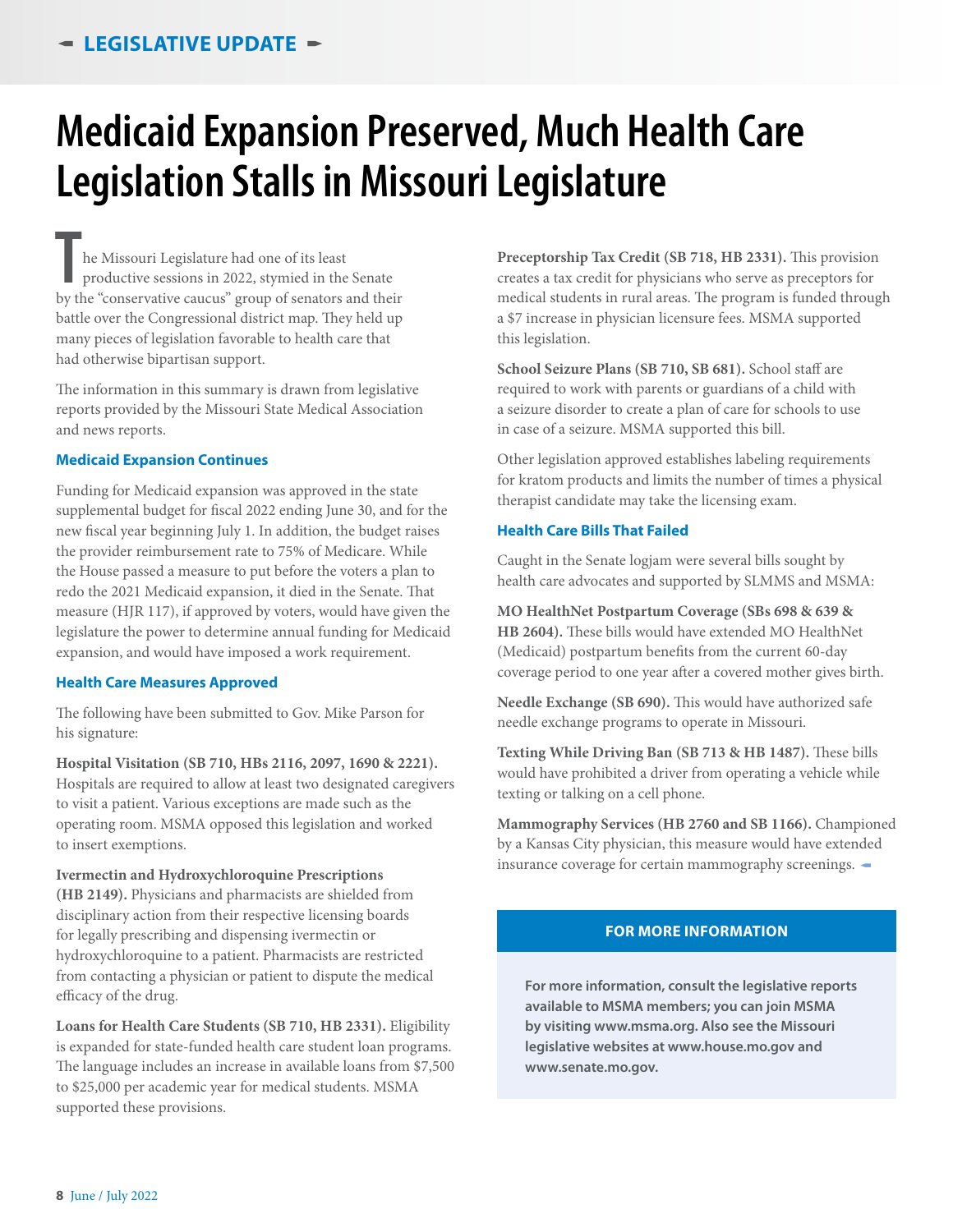# **SLU Student-Run Clinic Seeks Physician Volunteers**

**A**<br> **A**<br> **A**<br> **Saint I**<br> **individuals.** few hours of your time could make a big difference for Saint Louis University medical students and underserved

The SLU Health Resource Center, a student-run free clinic in north St. Louis, is seeking practicing physicians to serve alongside them during their Saturday morning clinics. Physician volunteers work with first- through fourth-year medical students to see and follow up with patients at the clinic. Students will obtain the patient history, then you will see the patients with the students, formulate a management plan, and review/sign the student-written patient note. The Health Resource Center allows students, especially M1s and M2s, to practice their clinical skills and work with faculty.



*Longtime HRC volunteer Miguel Paniagua, MD, PhD with students.*

The Health Resource Center provides both acute and transitional care along with offering specialty clinics in ob-gyn, diabetes, heart health and asthma/allergy. It also helps connect patients with Medicaid and other insurance and establish a relationship with a primary care provider. The HRC sees over 1,000 patients free of charge every year. The HRC is located at 1408 N. Kingshighway in the former Sears building.



**HEALTH RESOURCE**  $C$ ENTER

#### **FAQs**

What does a typical day look like for the physician volunteer?

- The day starts with an  $8:45$  a.m. meeting with the clinic manager. You will then meet with the patient follow-up volunteers to go over labs from the previous week. You'll then work with both pre-clinical and clinical students (M1s to M4s). Students will obtain the history and present it to you. You will see the patients with the students, formulate a management plan, and review/sign the student-written patient note.

What is the time commitment?

- Saturday mornings 8:30 a.m. to 12:30 p.m. Sign up for as many or as few Saturdays as you would like.

Is there malpractice coverage?

 $\blacktriangleright$  Some employers provide malpractice coverage that extends to volunteer work. If your employer does not provide malpractice coverage, the HRC will work with you on establishing malpractice coverage through SLU.

#### **To volunteer or with questions:**

Maxwell Todd, maxwell.todd@health.slu.edu

**To learn more about the HRC:**

https://sluhrc.wixsite.com/patient -



*Saint Louis University medical students at the Health Resource Center. (Photos courtesy Health Resource Center)*

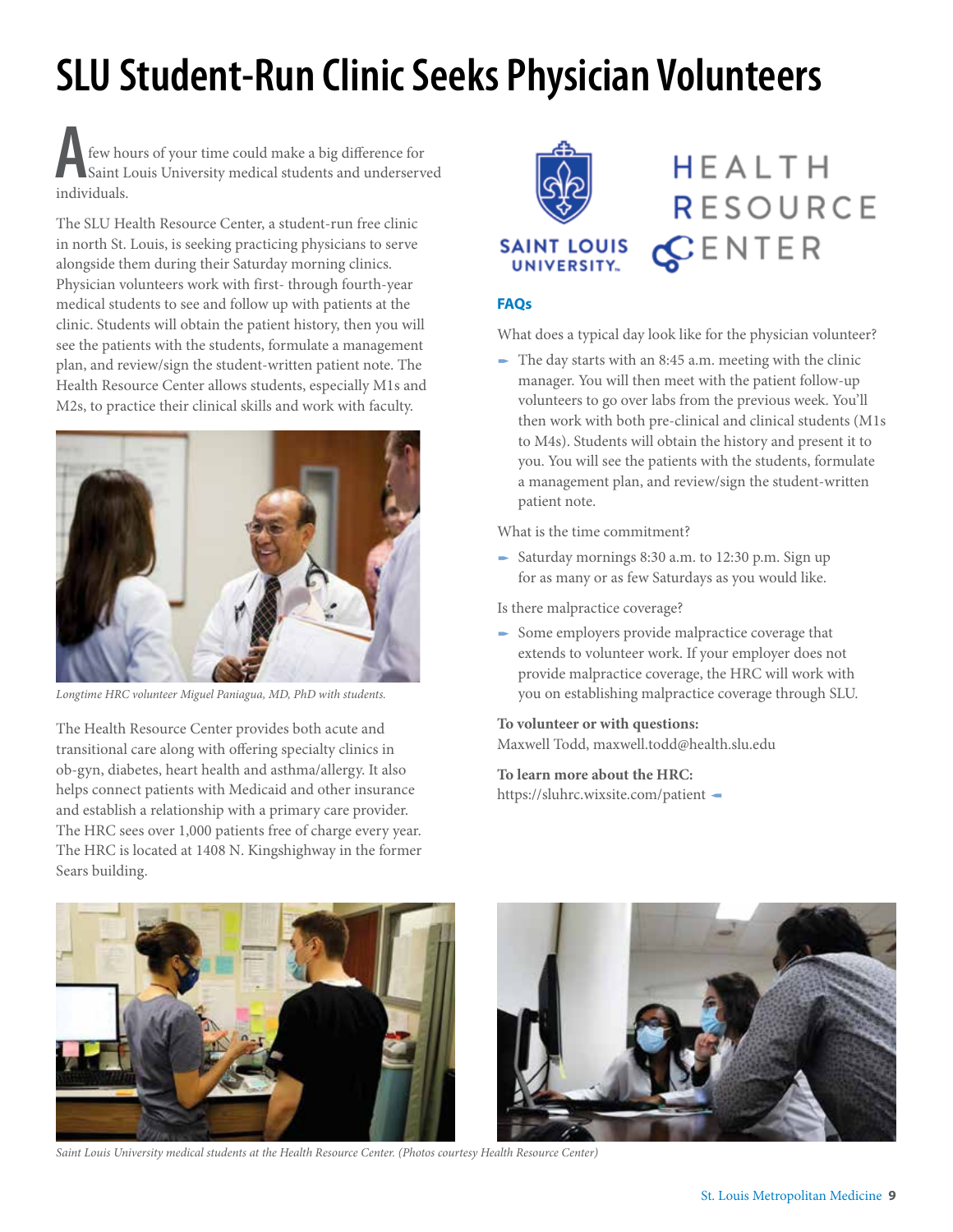# **Advancing Opportunities for Women in Cardiology**

### **Only 14% of practicing cardiologists are women**

oniya Singh, MD, FACC, in April completed a three-year term as national chair of the Women in Cardiology Section of the American College of Cardiology (ACC). In this role, she oniya Singh, MD, FACC, in April completed a three-year term as national chair of the Women in Cardiology Section has worked to advance opportunities for women cardiologists.





Dr. Toniya Singh

Dr. Singh, a longtime SLMMS member, is managing partner of St. Louis Heart and Vascular and practices at the Bridgeton, Granite City and Christian Hospital offices. She is board-certified in internal medicine and cardiovascular disease. Dr. Singh obtained her medical degree from the Lady Hardinge Medical College in New Delhi, India, and completed an internal medicine residency and a cardiology fellowship at Saint Louis University Hospital, serving as chief resident and chief fellow.

In the community, Dr. Singh has served on the board of the St. Louis Metro American Heart Association and is a board member of the Gateway Regional Medical Center. She is currently the chief of medicine at Christian Hospital and serves on the National Cardiovascular Management Council of the American College of Cardiology.

Dr. Singh shared her thoughts with *St. Louis Metropolitan Medicine* about leading the Women in Cardiology Section.

"It has been a learning and empowering process to participate and lead the section. We have had collaborations not only with women across the country but have also had collaborations with women cardiologists in Australia, Europe and the Middle East."

#### **What are the goals of the Women in Cardiology Section and your major activities?**

According to the latest data, only 14% of practicing cardiologists are women. The number of trainees is at 22%. The Women in Cardiology Section of the ACC offers women cardiologists opportunities to strengthen their professional support system and skills through networking events, professional development

 $\blacksquare$ 

and mentoring programs. In addition, membership and active involvement in the Section provides a training ground for developing leadership skills and understanding the governance structure and avenues to leadership within the ACC.

#### **What have been the group's accomplishments during your time on the Section leadership?**

Over the last three years, we have started regional meetings to allow greater opportunities for networking and for showcasing the talent for women in cardiology. The Midwest WIC was started in 2017 by me with our first meeting in St. Louis. This served as a model for the southwest and the northeast regional meetings.We have also established a work group for pediatric women cardiologists. More women are pediatric cardiologists; however, this is not equally represented in their leadership.

#### **What is it like to lead this group and to serve with other leading female cardiologists from around the country and the world?**

The ACC has a wide and diverse national and international membership. It has been a learning and empowering process to participate and lead the section. We have had collaborations not only with women across the country but have also had collaborations with women cardiologists in Australia, Europe and the Middle East. Women cardiologists face similar challenges across the world and the diversity of our members has led to wonderful collaborations as we continue to work on challenges.

#### **Why have so few women entered the cardiology specialty?**

According to a 2018 survey of medical residents, the major reasons why women chose not to have a career in cardiology included concerns about length of training, adverse job conditions, radiation exposure, interference with family life, and a lack of diversity.<sup>1</sup> We have been working actively to help educate people regarding these challenges as well as working on solutions to deal with them.

#### **Why did you enter cardiology? Why do you find it fulfilling?**

My father had coronary artery bypass grafting when he was 47 and I was 15. I saw what a profound impact that had on him and us as a family. His excellent physicians made me want to be like them. As I went through medical school, I was really interested in cardiac physiology, and I was fortunate to be able to become a cardiologist. I find it fulfilling as there is constant innovation in how we treat our patients, and this allows us to improve their quality of life and allow our patients to live full lives and be there for their families. As a general cardiologist, I take care of a variety of different cardiac conditions and also get to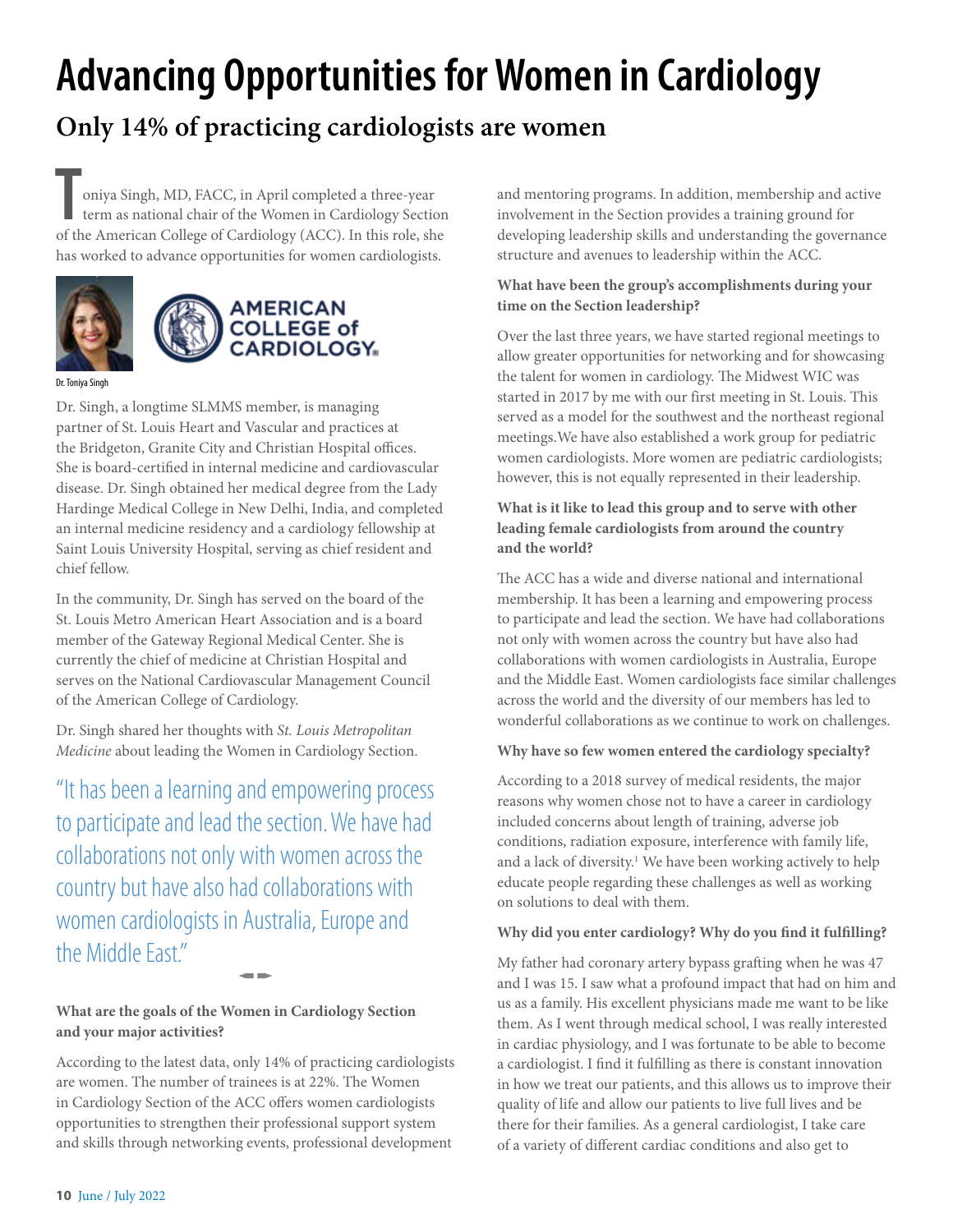follow my patients over many years. It is very rewarding to see someone recover from a critical illness and return to a full and productive life.

### "A recent analysis of 13 studies published from 2009 to 2019 found that female patients are less likely to receive guideline-recommended care when they are treated by a male physician."

 $\blacksquare$ 

#### **What challenges have women faced in a specialty that remains over 85% male?**

Based on recent studies published in the *Journal of American College of Cardiology*, men and women reported similar, high levels of career satisfaction. However, two-thirds of women continue to experience discrimination, nearly three times the rate in men. Women in cardiology are more likely than men to be single, not have children or require paid /unpaid child care in order to work compared to male cardiologists. There is no consistency in rules for maternity leave across the spectrum during training and in the workplace. Women cardiologists have higher rates of pregnancy complications. Lack of consistent regulations also impacts their health, career development, salaries and career advancement<sup>2,3</sup>

#### **Can female cardiologists play a special role with female patients, especially since cardiovascular disease often is underestimated in women?**

A recent analysis of 13 studies published from 2009 to 2019 ("Does Patient-Physician Gender Concordance Influence Patient Perceptions or Outcomes?") found that female patients are less likely to receive guideline-recommended care when they are treated by a male physician. Also, the group noted, one study revealed that patient mortality after a myocardial infarction was highest when the physician was male and the patient was female. When the physician was female, however, care was much more consistent; there was no difference in mortality between male and female patients.<sup>4</sup>

#### **What is the Women in Cardiology Section doing to encourage more female medical students to specialize in cardiology?**

The ACC has started a special mentoring program for women internal medicine residents where they have sessions geared toward understanding the various aspects of cardiology. They have an opportunity to talk to cardiologists from different subspecialties and be paired with mentors who can help them navigate a career in cardiology.

#### **What advice would you give to women considering cardiology? Why is this an appealing career opportunity for a female medical student?**

I think cardiology is a fascinating specialty that gives us as physicians the opportunity to interact with patients having a variety of different pathologies. It is constantly improving and innovating, which allows us to do more and more to get our patients well. As cardiovascular disease is the number-one cause of mortality for both men and women, focusing on prevention as well as treatment allows us to make a major impact in many people's lives. You can also specialize as an imager, interventionalist, structuralist, electrophysiologist, lipidologist or a preventive cardiologist based on your interests. You can have a family, find work-life balance and pursue your passion based on what you choose to focus on.  $\blacksquare$ 

References

- 1. Douglas P, Rzeszut A, Merz N, et al., with the American College of Cardiology Task Force on Diversity and Inclusion and the American College of Cardiology Women in Cardiology Council. Career Preferences and Perceptions of Cardiology Among US Internal Medicine Trainees: Factors Influencing Cardiology Career Choice. *JAMA Cardiol*. 2018 Aug, 3(8) 682–691. doi: 10.1001/jamacardio.2018.1279
- 2. Gulati M, Korn R, Wood M, et al. Childbearing Among Women Cardiologists. *J Am Coll Cardiol*. 2022 Mar, 79 (11) 1076–1087. doi: 10.1016/j.jacc.2021.12.034
- 3. Lewis S, Mehta L, Douglas P, et al., with the American College of Cardiology Women in Cardiology Leadership Council. Changes in the Professional Lives of Cardiologists Over 2 Decades. *J Am Coll Cardiol*. 2017 Jan, 69 (4) 452–462. doi: 10.1016/j.jacc.2016.11.027
- 4. Lau E, Hayes S, Volgman A, et al., with the American College of Cardiology Cardiovascular Disease in Women Section. Does Patient-Physician Gender Concordance Influence Patient Perceptions or Outcomes? *J Am Coll Cardiol*. 2021 Mar, 77 (8) 1135–1138. doi: 10.1016/j.jacc.2020.12.031

# **Medical Alumni Award**



Otha Myles, MD, received the Distinguished Service Award from the Medical Alumni Association of the University of Maryland School of Medicine. The award recognizes Dr. Myles' service to the alumni association and

the medical school. In September 2021, Dr. Myles joined ArchWell Health as medical director; he previously was in private practice. He is a member of the SLMMS Council.  $\blacktriangleleft$ Dr. Otha Myles

### **Celebrates Renovated Clinic**

Orthopedic Associates celebrated the re-opening of its renovated clinic at 1050 Old Des Peres Rd. The updated facility features onside digital X-ray and MRI, a surgery center and an Injury Access Clinic for walk-in treatment. SLMMS members in the practice include James Burke, Jr., MD; Robert Kramer, MD; Michael Nogalski, MD; and Christopher O'Boynick, MD. -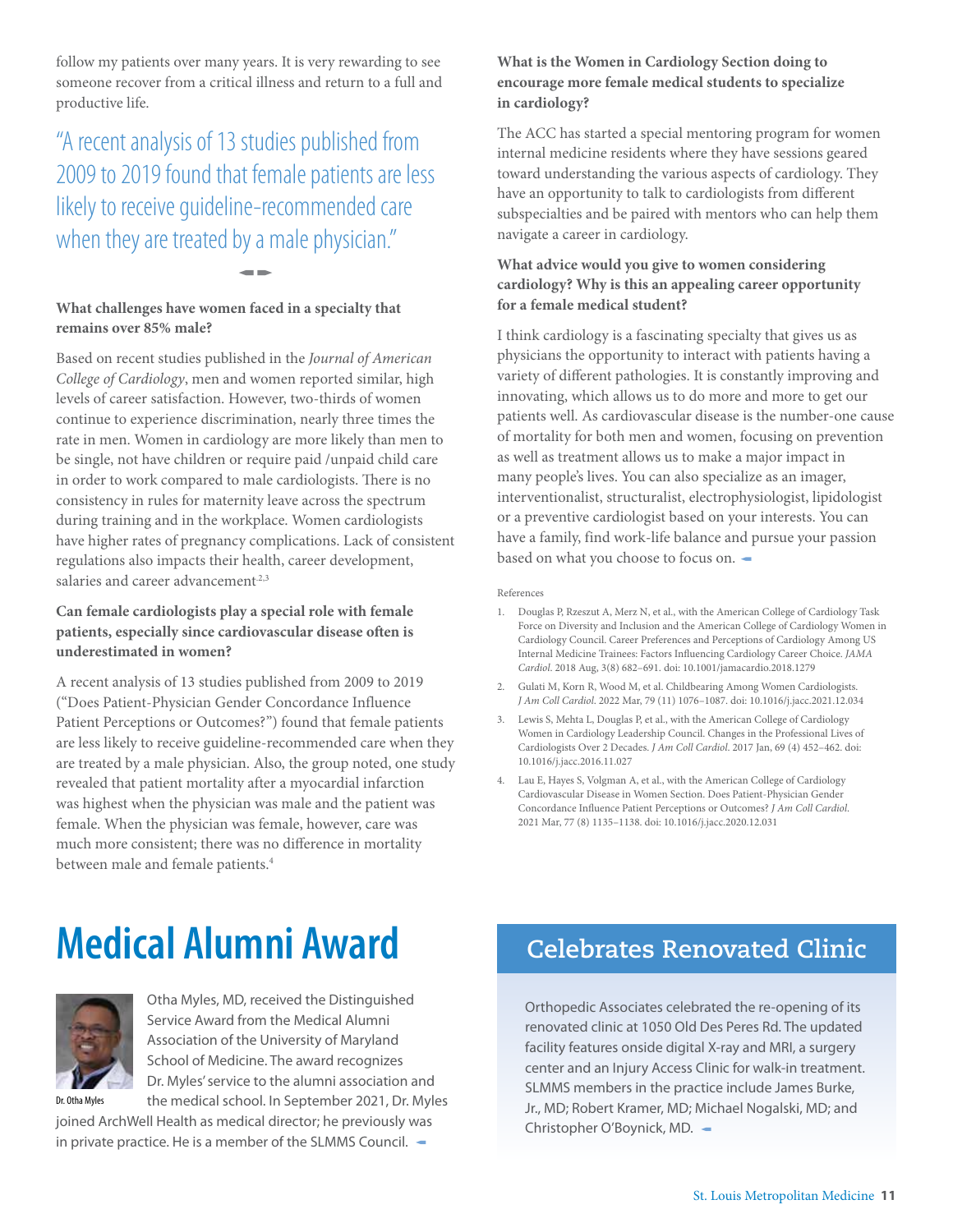### **Drug Overdose Deaths Reach Record Totals**

### **Nationally, a 50% increase in overdose deaths is sparked by synthetic opioids such as fentanyl**

**D**the Centers for Disease Control and Prevention reported in May.<br>
the Centers for Disease Control and Prevention reported in May. rug overdose deaths in the United States have soared in the last two years, reaching a record 107,000 deaths in 2021, This marks a 15% increase over the 92,478 overdose deaths that occurred in 2020 and 50% higher than the 71,130 deaths in 2019.

Missouri's totals parallel the national trend: 2,202 predicted deaths in 2021, up 15% over 2020 and 37% higher than 2019. In the City of St. Louis, overdose fatalities rose from 317 in 2017 to 492 in 2020 and 448 in 2021. In St. Louis County, there were 490 overdose deaths in 2021 compared to 301 in 2017.

The increase is largely driven by deaths due to synthetic opioids such as fentanyl. In Missouri, synthetic opioid overdose deaths climbed from 531 in 2016 to 1,230 in 2020, representing 65% of overdose fatalities. In 2021 for all forms of opioids, there were 352 overdose deaths in the City of St. Louis and 343 in St. Louis County.

Black males have been especially hard-hit by the epidemic. In Missouri, the rate of opioid overdose deaths among Black males more than doubled between 2016 and 2020, from 37.8 to 85.4 per 100,000 population. This compares to 30.0 for Black females, 24.6 for white males and 11.7 for white females.

Another growing concern is stimulant overdoses, which led to 221 deaths in St. Louis County in 2021 compared to 109 in 2017.

In February, the City of St. Louis issued a call to action urging residents to educate themselves about the signs of opioid overdose and reach out for support for addiction if necessary.

"Usually when someone survives an opioid overdose, it is because someone else recognized what was happening, knew what to do, and took action," says Matifadza Hlatshwayo Davis, MD, MPH, director of health for the City of St. Louis. "Therefore it is imperative that the community understands the signs and symptoms of opioid overdose."

In St. Louis County, curbing the opioid epidemic is one of five county-wide strategic priorities. Action steps include continuing to increase the availability of naloxone for overdoses, increasing support for medication-assisted treatment, and working to integrate medication-assisted treatment into the county Department of Public Health clinics.

#### **For Information on Opioid Treatment Resources**

https://www.nomodeaths.org/  $-$ 



**MISSOURI RESIDENT OVERDOSE DEATHS**

**MISSOURI LAUNCHES OVERDOSE DASHBOARD** 



The Missouri Department of Health & Senior Services has launched a data dashboard to track the growing overdose epidemic. It includes sections on deaths, broken out by drug and demographics, as well as non-fatal hospital visits. View the dashboard at https://health. **145** mo.gov/data/opioids/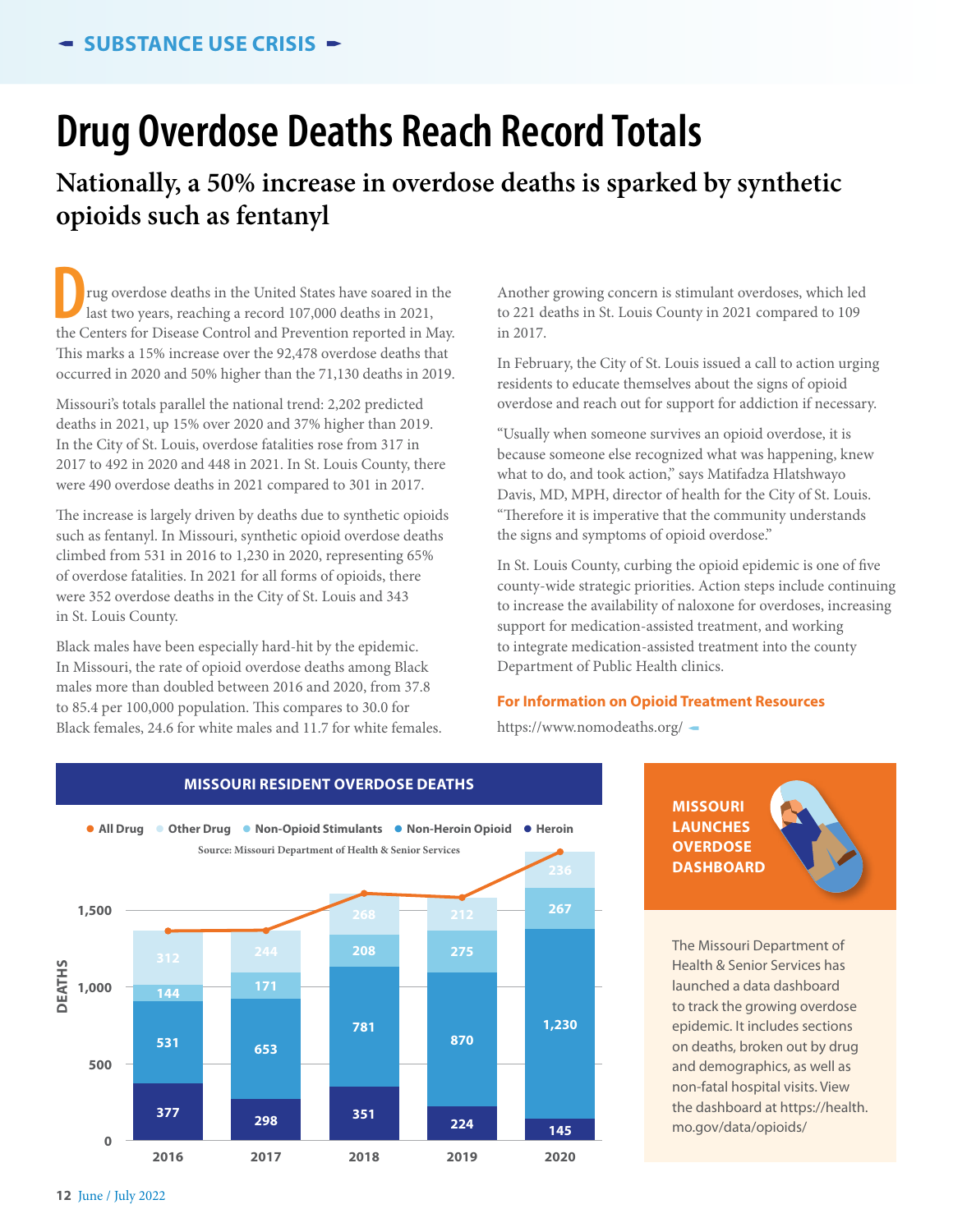# **Battling the Opioid Epidemic: Time to Change One Drug for Another**

**Substitution therapy and other harm reduction strategies have proven to be more effective than abstinence-based therapy**

*By Luis A. Giuffra, MD, PhD*

**A** pain control, since some of its pharmacological properties t the end of World War II, methadone (an analgesic developed in Germany) was approved in the U.S. for (including a longer half-life) made it more attractive than other morphine-based analgesics of the time. Soon, it began to be used to detoxify heroin-dependent individuals. And in the 1960s, it was studied as maintenance therapy for those chronically dependent on highly addictive opioids. **That was the beginning of substitution therapy: changing a highly lethal drug, like heroin, for another with a much better safety profile, like methadone.**

Methadone maintenance treatment was quickly proven to be a success. Since its introduction almost 60 years ago, methadone has saved innumerable lives. It has also prevented the consequences (e.g., HIV/AIDS and hepatitis) of injecting street drugs using dirty needles and has decreased the rates of criminal behavior associated with the procurement of illegal drugs. Methadone is, therefore, a prime example of the numerous benefits of substituting a dangerous drug for a safer one.

But why is substituting drugs needed in the first place? Wouldn't it be much better to simply detox those affected by opioid dependence and then help them remain fully abstinent? On the surface, the answer should be "yes," but in reality, abstinence-based treatment for opioid use disorder (OUD)—especially among people who inject drugs—has proven to be a catastrophic and lethal failure.

#### **Abstinence and Mortality**

One of the highest risk factors for mortality among OUD patients is taking them off opioids without providing appropriate substitution treatment. When forced into abstinence, patients quickly lose the tolerance developed



*Luis A. Giuffra, MD, PhD, is a professor of clinical psychiatry at Washington University and a founding member of Clayton Behavioral. He can be reached at lgiuffra@claytonbehavioral.com.*

Dr. Luis A. Giuffra

to their opioid drug of choice. Then when they relapse—as they almost invariably do—they resume use without tolerance, and are at high risk of developing respiratory depression and die of an overdose. One study showed that patients who refuse to attend an abstinence-based 30-day program and who stay on the streets using drugs, had a better survival rate than those who went to treatment: Almost 10% of those going to abstinence treatment died of a subsequent opioid overdose, while none of the patients who "failed" (i.e., refused to go) died.

However, methadone is not without imperfections. As a full opioid agonist, it is still capable of killing by overdose, although the amount of annual methadone overdose deaths is minuscule when compared with the overdose deaths caused by heroin and fentanyl. And it is not an easy drug to prescribe; it is subject to tight regulations by federal and state government agencies. Using methadone to treat OUD patients requires it to be dispensed from an approved opioid treatment program (i.e., a "methadone clinic"). And it can only be dispensed in tightly regulated schedules, including only one dose at a time, requiring patients to go to the clinic on a daily basis. After several months of documented use and no diversion, take-home doses are slowly introduced.

#### **Buprenorphine Now Preferred**

Methadone's shortcomings can be largely overcome when prescribing buprenorphine, the best OUD drug in our armamentarium. Buprenorphine is quickly becoming the first-line drug used in substitution therapy worldwide. Unlike methadone, it is only a partial opioid agonist with an extremely small risk of causing respiratory depression and death. And it can be prescribed from any physician's office with refills, and not through any tightly regulated program. There are caps on how many patients a buprenorphine prescriber can have at any given time, but the requirements for prescribing (including prescribing by NPs and PAs) are being continuously relaxed.

The failure of abstinence-based programs for OUD and the success of substitution therapies with methadone and buprenorphine have led to the development of harm reduction methods, a group of interventions used to minimize the consequences of using opioids rather than keeping a blind

*continued*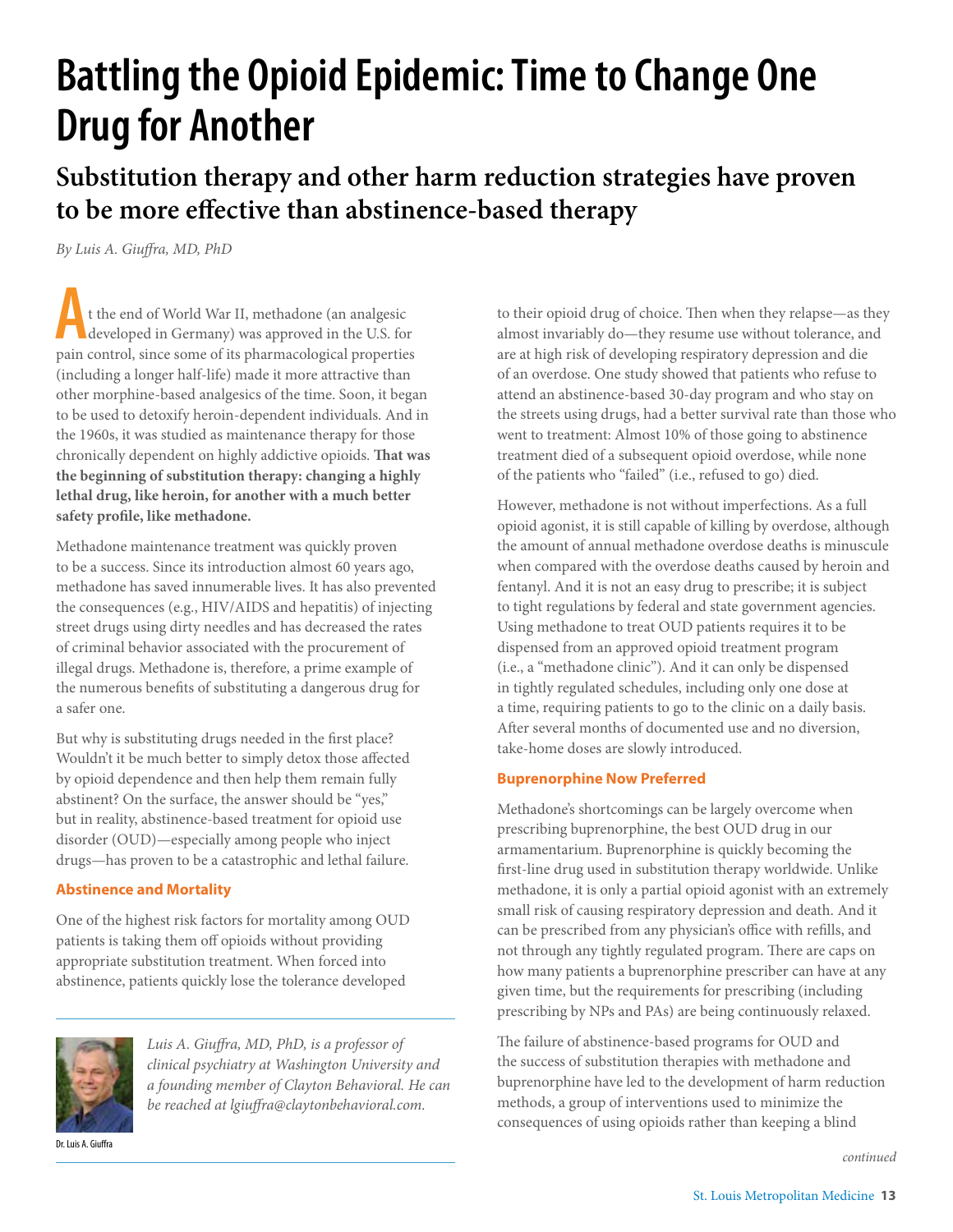#### **Battling the Opioid Epidemic …**

insistence on complete abstinence. And on top of the list of successful harm reduction interventions is substitution therapy. Harm reduction is overwhelmingly supported among clinicians and scientists devoted to the study and treatment of OUD patients. Numerous studies show conclusively that harm reduction is far more effective than abstinence-based programs in retaining patients in treatment and in preventing overdose deaths, blood borne infections and criminality. Other harm reduction interventions include giving clean needles to people who inject drugs, providing safe injection sites, and in rare but strikingly successful cases, the use of chemically graded heroin as substitution therapy.

#### **Overcoming Resistance to Substitution Therapy**

Why, then, is substitution therapy not used more widely? Why are only a minority of OUD patients ever offered and started on buprenorphine or methadone? One of the main reasons is the stigma of this treatment modality among those in charge of treating OUD patients. Historically, the provision of addiction treatment services has been driven mostly by people in recovery and not by physicians or medical scientists. As a result, those in recovery try to replicate what worked for them (i.e., recovery without substitution therapy) and therefore rely on their own anecdotal personal experiences rather than the published scientific literature. A common argument against substitution therapy is that "it just replaces one drug for another"… which indeed it does!

Now, having a patient on buprenorphine is still given as a reason for treatment centers to deny them admission to treat any co-morbid addictions, like alcoholism. Patients are required to get off buprenorphine prior to going to a majority of rehab centers. And a quick online search for buprenorphine treatment centers is likely to provide places that "treat" the use of buprenorphine as one more addiction, and recruit and admit patients solely to take them off their medication, with the resulting loss of tolerance and increased overdose death risk.

Traditionally, programs created under an abstinence-based philosophy tend to insist on (if not demand) providing counseling as a requisite to accessing buprenorphine, and as a result, such programs can become a barrier to patients trying to access this lifesaving medication. In fact, there is a large body of data suggesting that methadone or buprenorphine alone (without counseling) is often as effective as when these same medications are given with concomitant and mandated counseling.

Fortunately, through the activity of dedicated harm reduction scientists both locally and nationally, this trend is being

reversed, and substitution therapy is being offered first (and at times by itself) in several publicly funded treatment centers. Some abstinence-based centers insist on their outdated approach by not offering buprenorphine or methadone first, but by offering an opioid antagonist, extended-release naltrexone (Vivitrol). This is a very expensive and inferior drug with a controversial marketing history—the manufacturer, Alkermes, has been accused of minimizing the risks that patients on this medication have when they use it and lose tolerance to opioids, leading to an increase in subsequent overdose deaths. Furthermore, in order to start treatment with a naltrexone formulation, OUD patients have to be free of opioids for 10-14 days. In that extremely difficult period of withdrawals, about one third of those intended to be treated are lost to follow-up. It is a well-documented fact that naltrexone does not decrease overdose deaths among opioid-dependent patients. Methadone and buprenorphine do.

Opponents of more widespread access to buprenorphine point out the likely misuse and diversion of this drug. Indeed, abuse and diversion do occur and have been documented around the world. However, the death toll of abuse and diversion is minimal, so the benefits of low-barrier availability of this drug largely outweigh this problem. It is very rare for buprenorphine to cause a lethal overdose, and overdose deaths where buprenorphine is present in the toxicology analysis typically also include several other drugs.

#### **Urgent Need as Opioid Epidemic Grows**

As the COVID pandemic waxes and wanes, the ugly face of the opioid epidemic has resurfaced with a vengeance. Overdose deaths continue to rise, now topping over 100,000/year in the U.S. Although it hits all levels of society, the epidemic disproportionately affects minorities. And although it primarily kills younger adults, overdose deaths increased by 1,886% among adults 55 and older between 1999 and 2019. Over the last several years, heroin has been replaced as the top cause of overdose deaths by fentanyl, a synthetic analog with higher, deadlier potency and lower cost. This fact contributes to a sense of urgency in treating this devastation disorder properly and with our best tools.

When it comes to the opioid epidemic, it is urgent to implement effective and scientifically proven interventions, and not let anecdotes or personal opinions guide the treatment of this highly lethal disorder. Sadly, the main barrier for this to take place is, by far, the stigma against both patients with opioid use disorders and those in substitution therapy.  $-$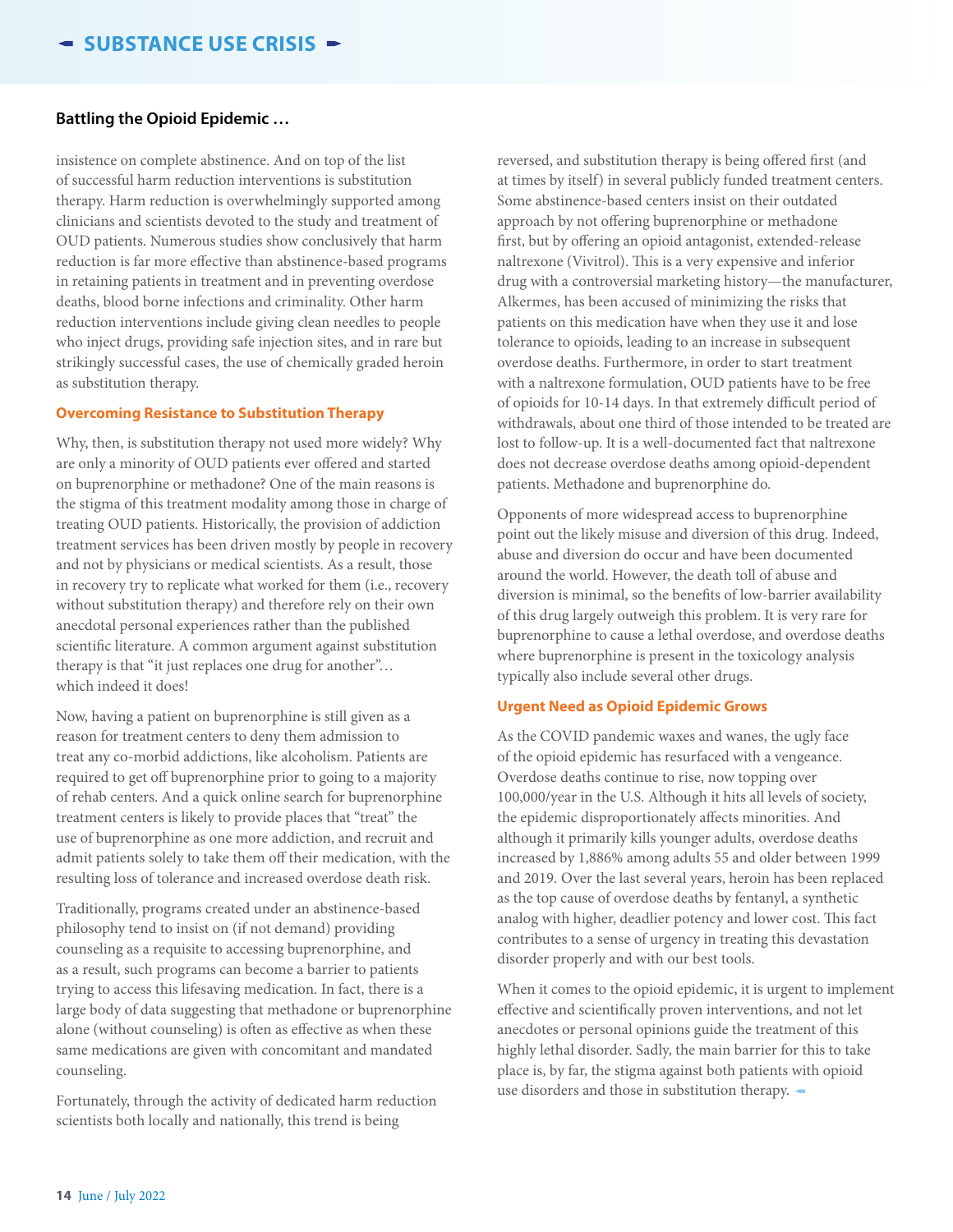# **Commencing Substance Use Treatment for Already-Hospitalized Patients**

**When a patient is in the hospital for another condition and has substance use disorder, there are advantages to beginning treatment**

*By Evan Schwarz, MD, FACEP, FACMT, FASAM*

**O**utpatient options for people with substance use disorde<br>
(SUDs) have grown over the last 10 years, including<br>
the formation of low-barrier clinics, emergency department utpatient options for people with substance use disorders (SUDs) have grown over the last 10 years, including buprenorphine programs, naloxone dispensation programs and other harm reduction programs. While all of these are great, the same energy has lagged in the inpatient setting.

Little is done for inpatients with SUDs, outside of maybe offering nicotine patches for smokers. And, those nicotine patches by themselves are likely inadequate without additional treatments.<sup>1,2</sup> This is despite the fact that nearly half a million hospitalized patients have a diagnosis of opioid use disorder (OUD).3 In fact, up to 11% of all hospital inpatients have SUDs not related to alcohol or tobacco.<sup>4,5</sup>

Every day, patients are admitted due to complications from their SUD, including cellulitis, endocarditis, bacteremia, osteomyelitis, hepatitis, hematemesis, withdrawal and trauma, just to name a few. While medications may be provided, they mostly are used to treat specific symptoms (e.g., diarrhea) or withdrawal. For instance, patients with OUD may receive antiemetics or sympatholytics (e.g., clonidine).

If patients receive opioids and aren't forced to "detox," many times they are provided a rapid taper, which doesn't really treat the underlying disease; it just greatly diminishes their tolerance and puts them at risk for an overdose once they are discharged. Patients in ethanol withdrawal, of course, receive symptomatic treatment (i.e., benzodiazepines) but little is done to treat cravings and reduce long-term drinking. This is despite the fact that these patients are literally stuck right in front of us sometimes for days or weeks at a time!



Dr. Evan Schwarz

*Evan Schwarz, MD, FACEP, FACMT, FASAM, is division chief of medical toxicology and associate professor of emergency medicine at Washington University School of Medicine. He is on staff at Barnes-Jewish Hospital and St. Louis Children's Hospital. He also is a member of the SLMMS* 

*Council. He can be reached at schwarze@wustl.edu.*

While there can be some logistical difficulty, the main reasons for not offering further treatment of their SUD generally are rooted in stigma. Some of the stigma is based on prior negative experiences or because the medical team may believe the patient won't change or doesn't want to get better, which generally is not true.

Treating patients with OUD with either methadone or buprenorphine in the hospital decreases their mortality.

#### **AMA URGES SUBSTANCE ABUSE POLICY GOALS**

The American Medical Association is asking state and federal policymakers to fight the overdose epidemic by embracing steps that will save lives by ensuring evidence-based treatment and harm reduction to patients. "Among the actions we recommend: decriminalize fentanyl test strips, remove the prescription status of naloxone and make it over the counter; and hold insurers accountable for repeated, willful violations of state and federal mental health and substance use disorder parity laws," said Bobby Mukkamala, MD, chair of the AMA Board of Trustees and chair of the AMA Substance Use and Pain Care Task Force. For more information on AMA efforts, see the issue brief, "Nation's drug-related overdose and death epidemic continues to worsen," at www.ama-assn.org.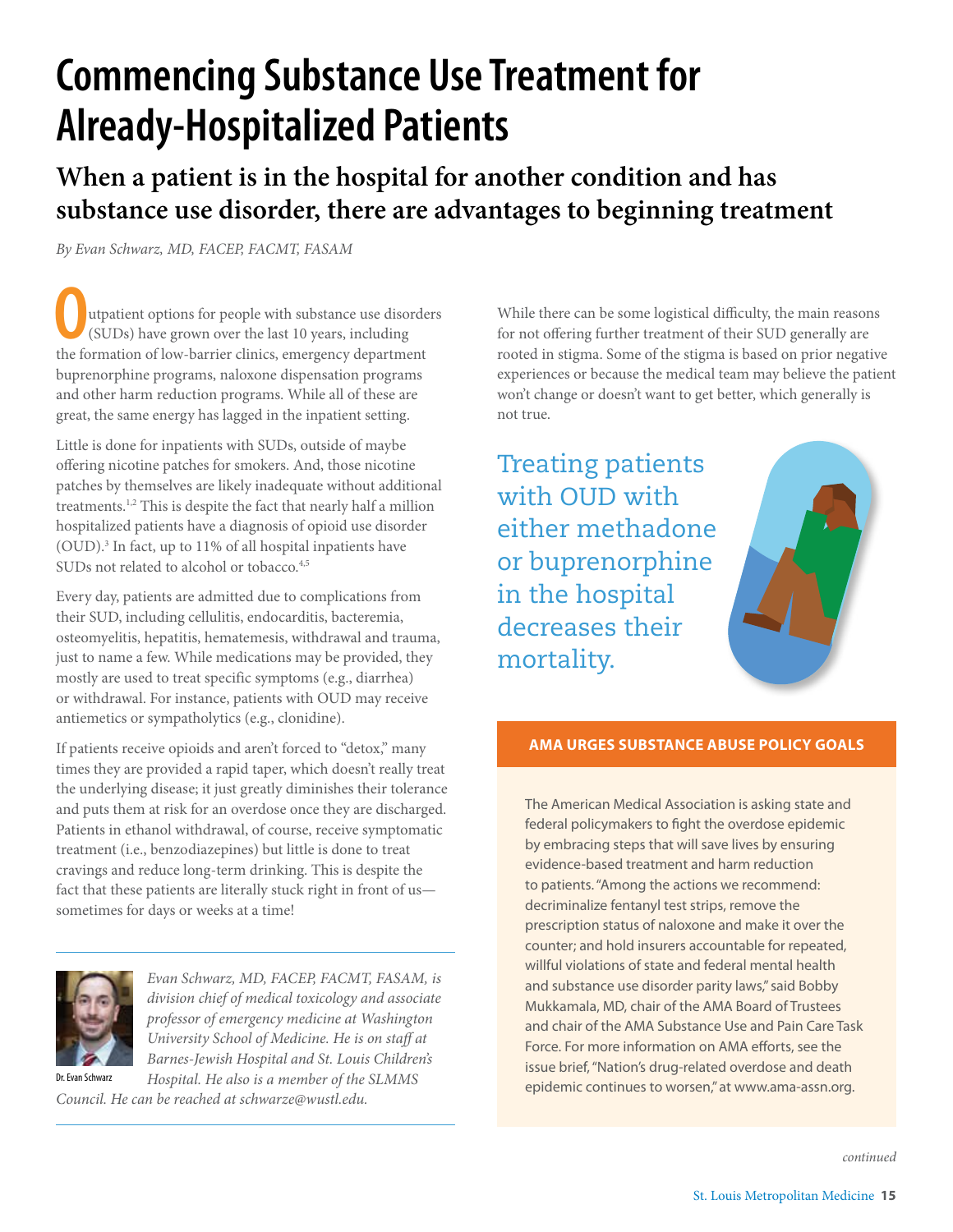#### **Commencing Substance Use Treatment …**

#### **Medical Complications of Substance Use Disorders**

Additionally, there is a significant financial cost when these patients require admission for medical complications from their SUD. A recent study examined the U.S. National Inpatient Sample (NIS) from 1998 to 2016 to describe hospitalizations of patients with OUD.<sup>6</sup> NIS is a stratified sample of hospital discharges designed to create national estimates. In this study, nearly a quarter of patients were admitted for greater than three days, and nearly 10% were self-discharges (left against medical advice). Mean and median hospital charges were \$32,792 and \$18,244 for this cohort, respectively. Keep in mind that this data only included patients with OUD; it excludes other SUDs such as alcohol use disorder, which may be a bigger problem than opioids but just doesn't carry the same short-term mortality.



Patients who received a consult were much more likely to be started on MOUD, 87% compared to 17%.

#### **The Need for a New Approach**

So why change our approach? Well, there are many reasons. Treating patients with OUD with either methadone or buprenorphine in the hospital decreases their mortality. The Massachusetts Chapter 55 dataset was reviewed for patients with a nonfatal opioid overdose between 2012 to 2014.<sup>7</sup> This dataset represents more than 98% of Massachusetts residents. Patients were identified via ICD-9 codes or by having an ambulance encounter for an opioid overdose. Methadone was associated with decreased all-cause and opioid-related mortality (adjusted hazard ratio of 0.47 [CI 0.32-0.71] and 0.41 [0.24-0.70], respectively). Buprenorphine was associated with similar reductions. However, only a small amount of patients received methadone or buprenorphine (11% and 17%, respectively) in the 12 months following a nonfatal overdose.

Another retrospective study reviewed the Massachusetts Public Health Data Warehouse from 2011 to 2015 for patients admitted with infective endocarditis due to injection drug use.<sup>8</sup> The study included 2,700 patients, with 84% having follow-up for six months after the hospitalization. Medication for opioid

use disorder (MOUD)—formerly referred to as medication for addiction treatment (MAT)—was associated with reduced mortality (adjusted hazard ratio 0.30 [95% CI 0.10-0.89]). Still, only 24% received MOUD in the three months after hospitalization, and individuals were more likely to stop existing MOUD treatment than to start it after hospitalization.

#### **Medication for OUD Offers Many Benefits**

Besides improved mortality, there are other benefits from offering MOUD to inpatients. A retrospective chart review evaluated patients who received an addiction medicine consult versus those who did not.9 Patients were not randomized, and those who received a consultation were at the discretion of the treating team. Those limitations aside, patients who received a consult were much more likely to be started on MOUD, 87% compared to 17% (OR 31.68 [CI 10.25-81.29]). As importantly, they were also more likely to complete antibiotic therapy, 79% compared to 40% (OR 5.57 [CI 2.25-13.07]) and much less likely to self-discharge or leave against medical advice, 16% versus 49% (OR 0.19 [CI 0.08-0.48]).

Patients who received a consult were also less likely to be readmitted within 90 days; and when readmitted, they were much less likely to be admitted to the intensive care unit. In another study, all-cause readmission rates at 90 days in patients with serious injection drug related infectious complications were lower in those who received addiction medicine consultation services and follow-up than those who did not, 23% compared to 41% (OR 0.44 [CI 0.25-0.80]).<sup>10</sup> Additionally, unpublished survey data from my institution after implementing interventions aimed at improving the

#### **STUDY FINDS BUPRENORPHINE UNDERUSED**

Less than half of Americans who received treatment for opioid use disorder over a five-year period were offered buprenorphine, a potentially lifesaving medication, researchers at Washington University School of Medicine and Saint Louis University have found. The study was published May 10 in the *JAMA Network Open*.

The study analyzed health insurance data from 2011– 2016 involving about 180,000 people treated for opioid use disorder. Researchers found that nearly 53% of the patients with the disorder alone were not prescribed the medication. Among those with polysubstance use disorder, the number prescribed buprenorphine dropped to about 30%.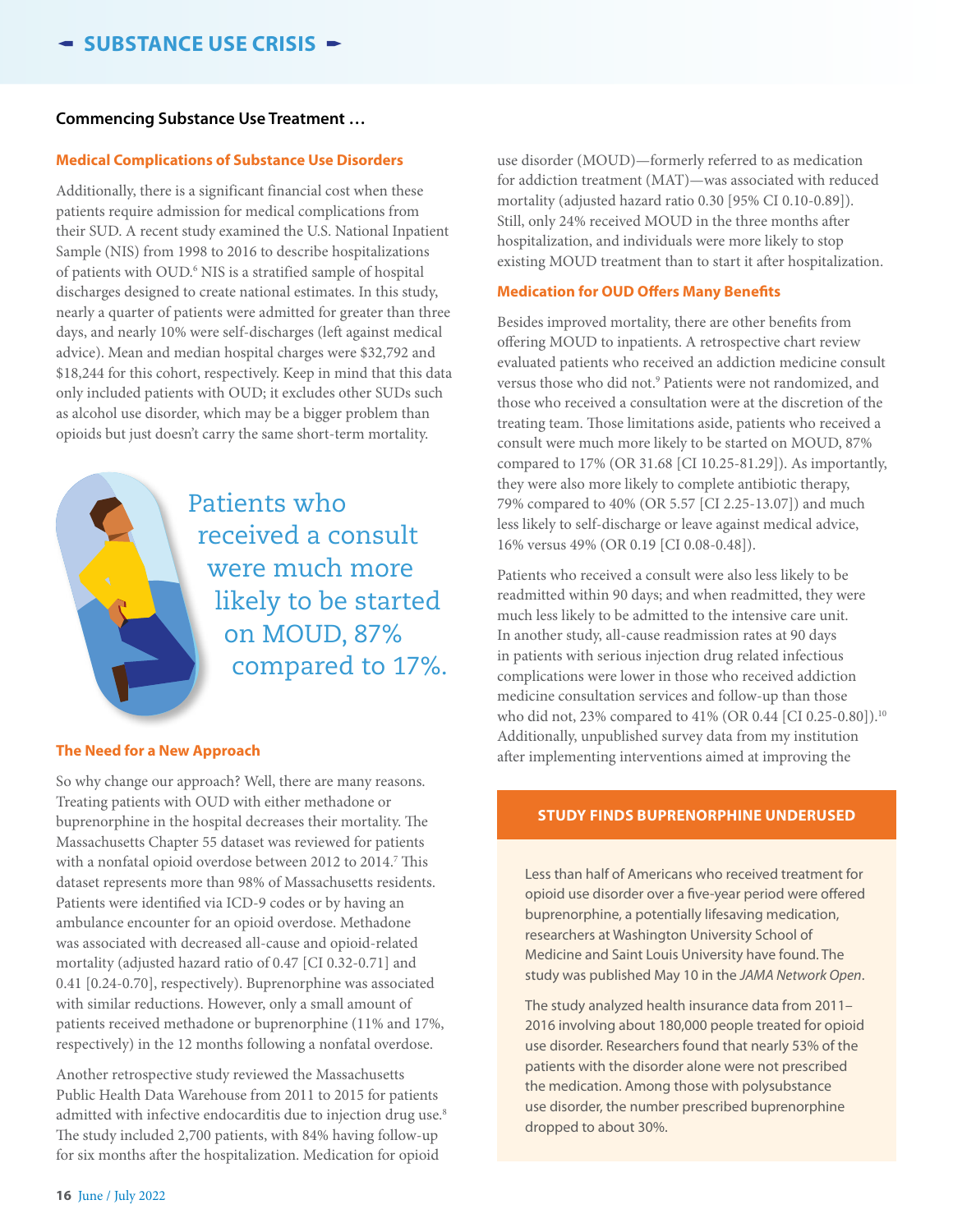care of patients with OUD demonstrated decreased incidence of violent events involving patients who required security and greater nursing comfort and satisfaction in patients who received MOUD.

The benefits don't stop there. Many of these patients are admitted with infectious complications. These patients can require between 2-8 weeks of intravenous antibiotics. These are long and costly hospitalizations … so even more reason to treat their SUD to prevent a readmission, but I digress. While patients without SUDs may receive peripherally inserted central catheters (PICC) to complete their course of antibiotics at home, those who inject drugs historically have not been eligible for this due to concerns of them misusing the PICC.



### If the patient is admitted for a different primary reason (e.g., trauma, cellulitis, bacteremia), there are no restrictions on starting medication.

While most patients who inject drugs and require intravenous antibiotics will need to remain in the hospital, some can actually receive outpatient parenteral antimicrobial therapy!<sup>11-13</sup> As it turns out, if selected properly, patients who do well on MOUD and have social support can receive parenteral antibiotics at home, which potentially cuts weeks off costly hospitalizations and opens up those rooms to other patients.

Though treating patients in the outpatient setting can be tricky, it is much easier in the inpatient setting. While access to addiction consult services is beneficial, treating inpatients with OUD is possible even if this service is unavailable.<sup>14</sup> For those with OUD, no special license is needed to start or continue buprenorphine or methadone. If the patient is admitted for a different primary reason (e.g., trauma, cellulitis, bacteremia), there are no restrictions on starting medication. If they are admitted only for OUD, and it isn't in a specially licensed facility, then you can only treat them for up to 72 hours.<sup>15</sup> Of course, these patients shouldn't need to be admitted as they can be started on buprenorphine in the emergency department and discharged.<sup>16,17</sup>

To discharge a patient with a prescription for buprenorphine, providers will still need an x-waiver. Good news, though. You no longer need any education to obtain the waiver, although

I would recommend some.18 You can just apply to get it directly. It takes approximately 10 minutes, is free, and allows you to have 30 active prescriptions at one time. Even better news. As of late March, the Drug Enforcement Agency (DEA) is now allowing hospitals and providers without a waiver to just give patients up to 72 hours of either buprenorphine or methadone under the three-day rule.15 This is brand new, so it's still being determined how this will be implemented as the DEA must be notified prior to implementing a three-day rule. No special licensing is necessary to treat patients with alcohol use disorder in the hospital.

#### **Resources for Physicians**

Fortunately, there are plenty of resources available to assist physicians in the hospital. CA Bridge (https://cabridge.org) has easy-to-use algorithms and education for OUD and other SUDs. The website includes information to start buprenorphine and methadone. There are also new protocols that allow for induction with either very high doses or low doses (microdosing or the Bernese method) of buprenorphine for patients who can't tolerate a typical induction.<sup>19,20</sup> While buprenorphine is very safe with multiple dosing regimens, methadone induction is a little more rigid. No more than 30 mg po can be administered on day one, with the exception that 10 mg more can be administered one hour later if the patient is still in withdrawal.

Afterwards, it must be titrated slowly to prevent stacking and respiratory depression. Additionally, physicians cannot write a bridge prescription for methadone. For alcohol use disorder, more can be done besides benzos or clonidine. Anticraving medications such as gabapentin, valproic acid or carbamazepine can be started. Naltrexone and acamprosate can be administered to decrease drinking, too. Medications for stimulant use disorder from methamphetamine are still being studied, but there may be a role for a combination of naltrexone with bupropion, mirtazapine or even buprenorphine.<sup>21-23</sup>

While these therapies may demonstrate some utility in stimulant use disorder, much more research is needed prior to widespread implementation. Though medications are important, an existing hospitalization also offers an opportunity to initiate other psychosocial treatments for patients that desire them.  $\blacksquare$ 

#### References

- 1. https://www.cancer.org/healthy/stay-away-from-tobacco/guide-quitting-smoking/ nicotine-replacement-therapy.html. Accessed April 20, 2022.
- 2. https://www.cancer.org/healthy/stay-away-from-tobacco/guide-quitting-smoking/ nicotine-replacement-therapy.html. Accessed April 20, 2022.
- 3. Peterson C, Xu L, Mikosz CA, Florence C, Mack KA. US hospital discharges documenting patient opioid use disorder without opioid overdose or treatment services, 2011–2015. *J Subst Abuse Treat*. 2018;92:35-39. doi:10.1016/j.jsat.2018.06.008
- 4. Holt SR, Ramos J, Harma MA, et al. Prevalence of unhealthy substance use on teaching and hospitalist medical services: implications for education. *Am J Addict*. 2012;21(2):111-119. doi:10.1111/j.1521-0391.2011.00207.x
- 5. Kouimtsidis C, Reynolds M, Hunt M, et al. Substance use in the general hospital. *Addict Behav*. 2003;28(3):483-499. doi:10.1016/s0306-4603(01)00263-5

*References continued on page 19*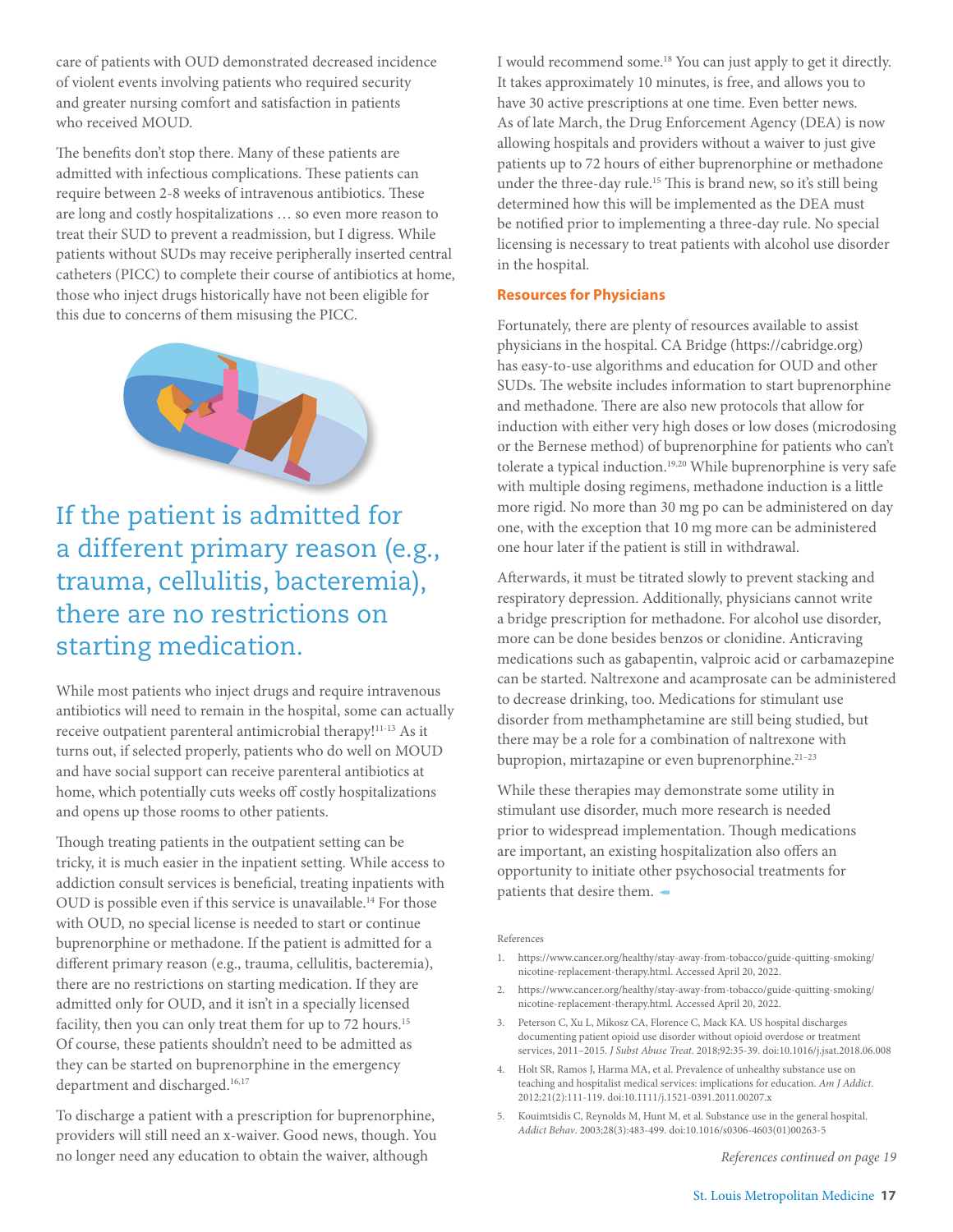# **SSM Health Efforts for the Underserved in COVID-19**

*Editor's Note: The following is a supplement to the April-May* St. Louis Metropolitan Medicine *article on the efforts of local health departments and hospital systems to advance health equity around COVID-19. The original article included information on BJC HealthCare and Mercy; the information below covers SSM Health.*

SM Health has worked to advance health equity<br>during COVID-19 through its support of the St. Louis<br>Metropolitan Pandemic Task Force and outreach efforts for SM Health has worked to advance health equity during COVID-19 through its support of the St. Louis testing and vaccination in the community.

Chairing the task force has been Alex Garza, MD, chief community health officer of SSM Health. From the start of the pandemic in March 2020, he has given briefings to media and the community as many as six times a week over Facebook, providing current data and highlighting issues of concern. Formation of the task force forged an increased level of cooperation and collaboration between health systems, public health, the business community, community-based clinics and more, and the task force advocated for equity issues such as vaccine distribution.

On the health delivery side, SSM Health emphasized and advocated for the most vulnerable populations with regards to protective measures and vaccinations. In addition to prioritizing the elderly population, SSM Health focused outreach and vaccination efforts on 10 ZIP codes having the greatest socioeconomic disparities. Nearly 7,000 patients were reached in these areas.

In partnership with Home State Health, Affinia, and the Urban League of Metropolitan St. Louis, SSM Health administered 1,000 first and second doses of COVID-19 vaccine to patients with high socioeconomic needs in March and April 2021 at the Urban League of Metropolitan St. Louis. SSM Health provided vaccine supply, administration, and physician oversight for



events. This included a vaccination clinic held March 27-28, 2021, at the Victor Roberts Building on North Kingshighway, focusing on providing COVID-19 vaccines to people over the age of 65 in underserved ZIP codes.

In the Ritenour School District, which has a high percentage of Hispanic families, SSM Health hosted multiple vaccine events. Jayceen Ensrude, vice president of operations of SSM Health Medical Group, described the effort: "Through our mobile vaccination team, we offered vaccinations to students and families in a familiar and non-intimidating location and provided Spanish-speaking interpreters."

Drive-through COVID-19 testing was offered in underserved communities at the Ronald McDonald House location on South Grand and SSM Health Cardinal Glennon Pediatrics in North County. Testing was also offered at SSM Health urgent care locations across the metropolitan region.

"The relationships and partnerships that we have developed throughout the pandemic in serving the highest-risk communities can be leveraged to address a multitude of other ongoing health inequities beyond COVID-19," said Deidre Griffith, SSM Health St. Louis regional director of community health.  $\blacksquare$ 

### $-$  ALLIANCE  $-$

**Members Recognized:** Two SLMMS Alliance members were honored at the MSMA Alliance annual meeting during the MSMA convention April 2. **Angela Zylka** received the Jean Wankum Spirit of the Alliance Award for her work with the Hungry Heroes program distributing gift bags to frontline staff at area hospitals; she also was presented a special award along with former St. Louisan **Millie Bever** for their 28 years of service to medical students by organizing Match Day events. **Sue Ann Greco** received the Sandra Mitchell Member of the Year Award along with a special resolution from the MSMA House of Delegates

honoring her service to the state and national Alliance including service as AMA Alliance president for 2020-2021.

**2022-2023 Officers Elected:** Leading the SLMMS Alliance for the 2022-2023 year are **Jo-Ellyn Ryall, MD**, and **Gill Waltman**, co-presidents; **Angela Zylka**, vice president-health; **Sue Ann Greco**, vice president-membership; **Sandra Murdock**, treasurer; and **Jean Raybuck**, corresponding secretary. Dr. Ryall also is serving as vice president-legislation; Gill also is serving as vice president-foundation and recording secretary.  $\blacktriangleleft$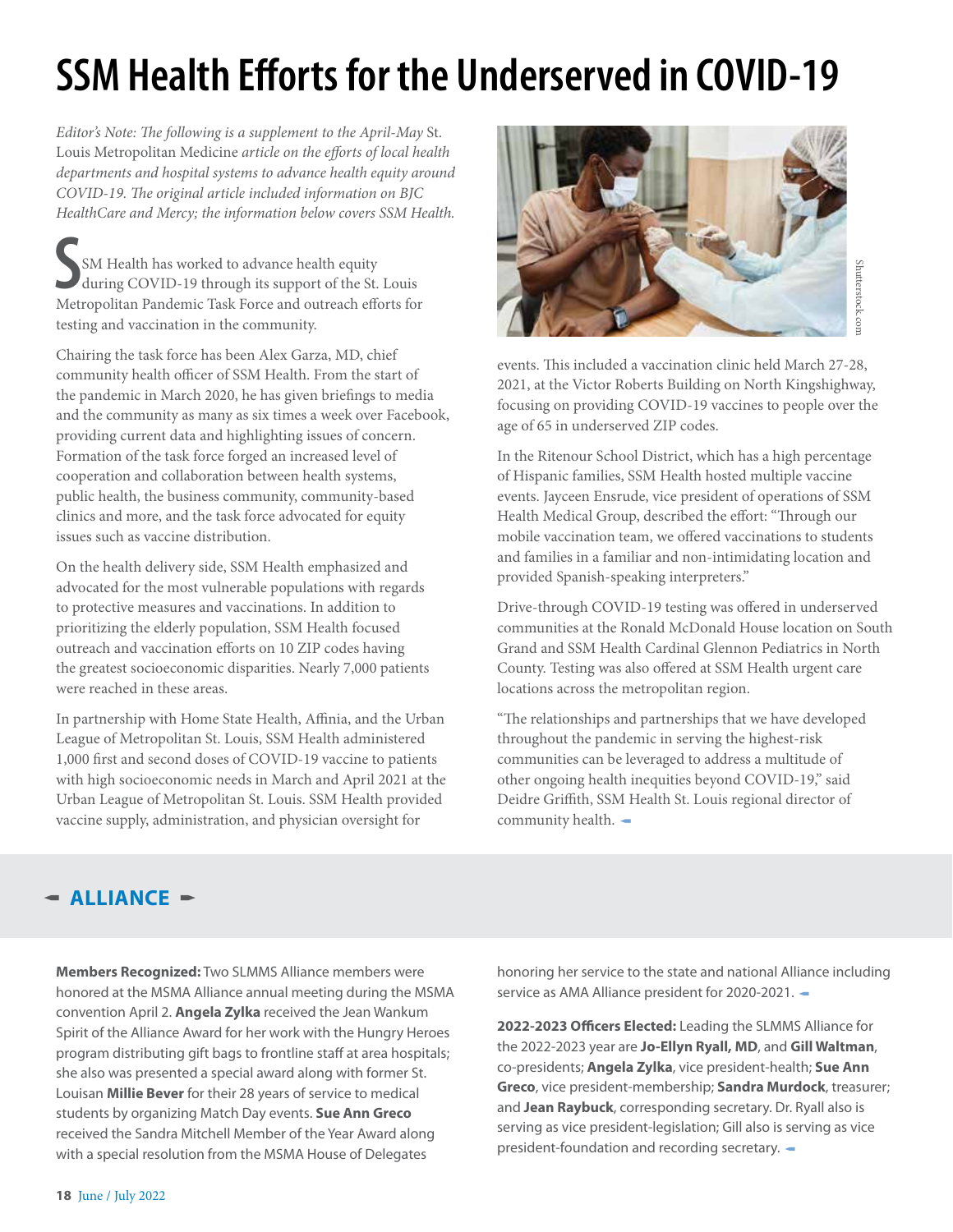### **Joyce E. Woolsey, MD**



Joyce E. Woolsey, a pediatric neurologist, died April 1, 2022, at the age of 92.

Born in Pittsfield, Mass., Dr. Woolsey received her undergraduate degree from Fontbonne University, and her medical degree from

Saint Louis University School of Medicine. Following an internship at SSM Health St. Mary's Hospital, she completed her residency at Boston Children's Hospital. With her husband, the late Robert M. Woolsey, MD, she helped establish the Department of Neurology at Saint Louis University Medical Center. Dr. Woolsey served as a pediatric neurologist at Cardinal Glennon Children's Hospital for many years. In gratitude for the full scholarship she received to Fontbonne, in 2009 Dr. Woolsey established the Leo V. and Bess D. Devine Endowed Scholarship at the university in honor of her parents. Dr. Woolsey joined the St. Louis Metropolitan Medical Society in 1956.

She was predeceased by her husband Dr. Robert M. Woolsey. SLMMS extends its condolences to her daughter Kathleen Bilderback; and her two grandchildren.  $\blacktriangleleft$ 

#### **Substance Use References ...** - *continued from page 17*

- 6. Singh JA, Cleveland JD. National U.S. time-trends in opioid use disorder hospitalizations and associated healthcare utilization and mortality. *PloS One*. 2020;15(2):e0229174. doi:10.1371/journal.pone.0229174
- Larochelle MR, Bernson D, Land T, et al. Medication for Opioid Use Disorder After Nonfatal Opioid Overdose and Association With Mortality: A Cohort Study. *Ann Intern Med*. 2018;169(3):137-145. doi:10.7326/M17-3107
- 8. Kimmel SD, Walley AY, Li Y, et al. Association of Treatment With Medications for Opioid Use Disorder With Mortality After Hospitalization for Injection Drug Use–Associated Infective Endocarditis. *JAMA Netw Open*. 2020;3(10):e2016228. doi:10.1001/jamanetworkopen.2020.16228
- 9. Marks LR, Munigala S, Warren DK, Liang SY, Schwarz ES, Durkin MJ. Addiction Medicine Consultations Reduce Readmission Rates for Patients With Serious Infections From Opioid Use Disorder. *Clin Infect Dis Off Publ Infect Dis Soc Am*. 2019;68(11):1935-1937. doi:10.1093/cid/ciy924
- 10. Upadhyaya A, Marks LR, Schwarz ES, Liang SY, Durkin MJ, Liss DB. Care cascade for patients with opioid use disorder and serious injection related infections. *Toxicol Commun*. 2021;5(1):6-10. doi:10.1080/24734306.2020.1869899
- 11. Fanucchi LC, Walsh SL, Thornton AC, Lofwall MR. Integrated outpatient treatment of opioid use disorder and injection-related infections: A description of a new care model. *Prev Med*. 2019;128:105760. doi:10.1016/j.ypmed.2019.105760
- 12. Fanucchi LC, Walsh SL, Thornton AC, Nuzzo PA, Lofwall MR. Outpatient Parenteral Antimicrobial Therapy Plus Buprenorphine for Opioid Use Disorder and Severe Injection-related Infections. *Clin Infect Dis Off Publ Infect Dis Soc Am*. 2020;70(6):1226-1229. doi:10.1093/cid/ciz654
- 13. Ho J, Archuleta S, Sulaiman Z, Fisher D. Safe and successful treatment of intravenous drug users with a peripherally inserted central catheter in an outpatient parenteral antibiotic treatment service. *J Antimicrob Chemother*. 2010;65(12):2641-2644. doi:10.1093/jac/dkq355
- 14. Tierney HR, Rowe CL, Coffa DA, Sarnaik S, Coffin PO, Snyder HR. Inpatient Opioid Use Disorder Treatment by Generalists is Associated With Linkage to Opioid Treatment Programs After Discharge. *J Addict Med*. 2022;16(2):169-176. doi:10.1097/ ADM.0000000000000851

### **Paul B. Webb, Jr., MD**



Paul B. Webb, Jr., MD, an ophthalmologist, passed away April 28, 2022, at the age of 96.

Born in St. Louis, Dr. Webb earned both his undergraduate and medical degrees from Saint Louis University. He interned at what was then

St. John's Mercy Hospital, before completing his residency in ophthalmology at Indiana University School of Medicine. Prior to attending college and medical school, he served in the U.S. Army in World War II from 1943 to 1946 with the 110th Infantry Regiment, and saw combat in both the Battle of Hurtgen Forest and the Battle of the Bulge. Dr. Webb was in private practice in ophthalmology in St. Louis for 37 years and was an assistant clinical professor at Saint Louis University School of Medicine. Dr. Webb joined the St. Louis Metropolitan Medical Society in 1953, and remained a member for more than 68 years. At the time of his passing, he was the second longest continuing member of the Society.

SLMMS extends its condolences to his wife Bessie (Brenneisen) Webb; his children Paul Webb, David Webb, Stephen Webb, Richard Webb, Timothy Webb, Matthew Webb, Kevin Webb, Diane Leek and Patricia Heard; his 23 grandchildren; and his seven great-grandchildren.  $\equiv$ 

- 15. https://www.deadiversion.usdoj.gov/drugreg/Instructions-to-request-exception-to-21CFR1306.07(b)-3-day-rule-(EO-DEA248)-Clean.pdf. Accessed April 20, 2022.
- 16. D'Onofrio G, O'Connor PG, Pantalon MV, et al. Emergency department-initiated buprenorphine/naloxone treatment for opioid dependence: a randomized clinical trial. *JAMA*. 2015;313(16):1636-1644. doi:10.1001/jama.2015.3474
- 17. Edwards FJ, Wicelinski R, Gallagher N, McKinzie A, White R, Domingos A. Treating Opioid Withdrawal With Buprenorphine in a Community Hospital Emergency Department: An Outreach Program. *Ann Emerg Med*. 2020;75(1):49-56. doi:10.1016/j. annemergmed.2019.08.420
- 18. https://www.samhsa.gov/medication-assisted-treatment/become-buprenorphinewaivered-practitioner/new-practice-guidelines-faqs. Accessed April 20, 2022.
- 19. Baumgartner K, Salmo E, Liss D, et al. Transdermal buprenorphine for in-hospital transition from full agonist opioids to sublingual buprenorphine: a retrospective observational cohort study. *Clin Toxicol*. Published online January 20, 2022:1-6. doi:10. 1080/15563650.2022.2028802
- 20. Vogel M, Hämmig R, Kemter A, et al. Use of microdoses for induction of buprenorphine treatment with overlapping full opioid agonist use: the "Bernese method" *Subst Abuse Rehabil*. 2016;Volume 7:99-105. doi:10.2147/SAR. S109919
- 21. Trivedi MH, Walker R, Ling W, et al. Bupropion and Naltrexone in Methamphetamine Use Disorder. *N Engl J Med*. 2021;384(2):140-153. doi:10.1056/NEJMoa2020214
- 22. Coffin PO, Santos GM, Hern J, et al. Effects of Mirtazapine for Methamphetamine Use Disorder Among Cisgender Men and Transgender Women Who Have Sex With Men: A Placebo-Controlled Randomized Clinical Trial. *JAMA Psychiatry*. 2020;77(3):246. doi:10.1001/jamapsychiatry.2019.3655
- 23. Shariatirad S, Mahjoub A, Haqiqi A, et al. Buprenorphine Added on Brief Cognitive Behavioral Therapy for Treatment of Methamphetamine Use Disorder. *Iran J Psychiatry Behav Sci*. 2018;12(2). doi:10.5812/ijpbs.11529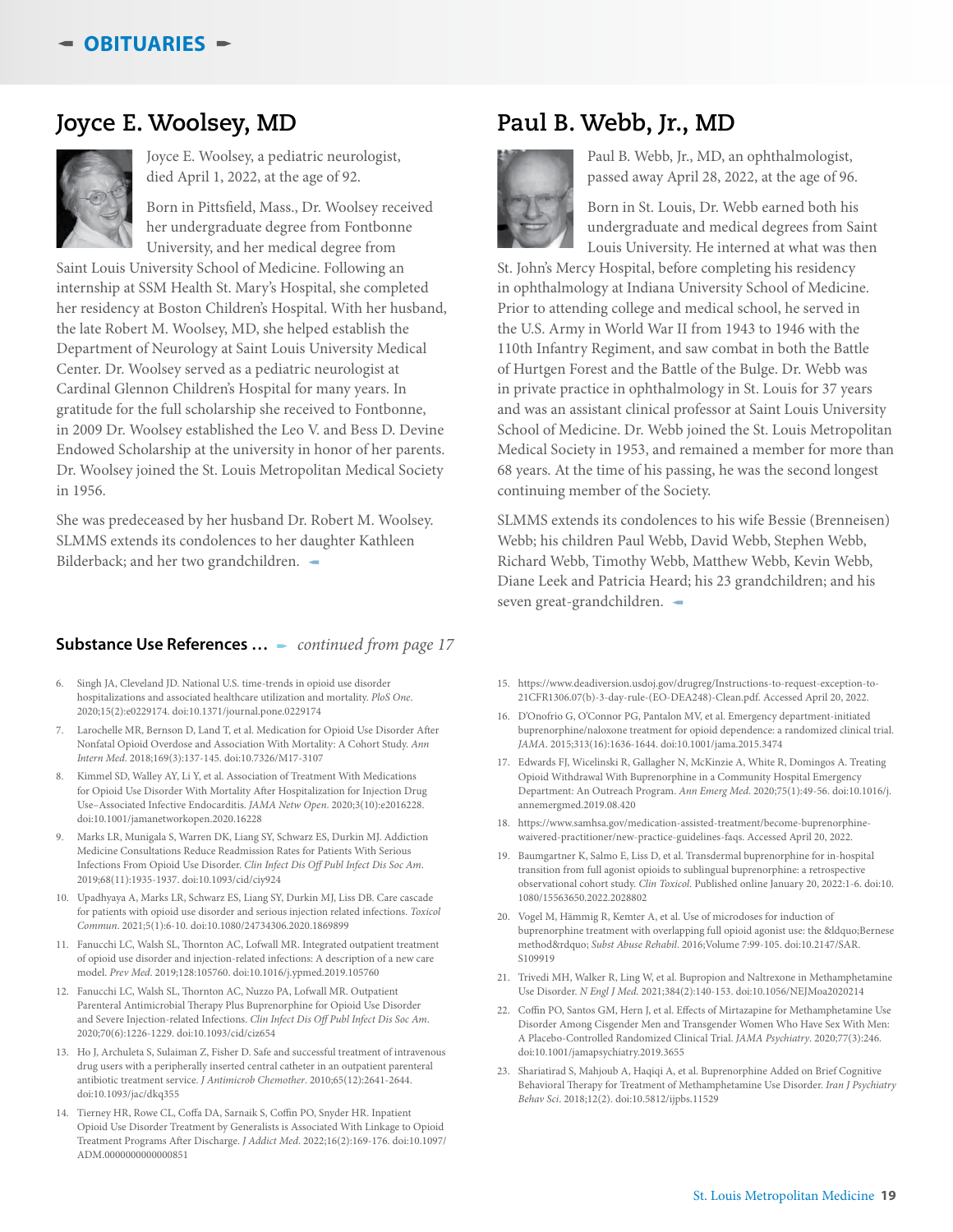# **Private Equity Firms Acquiring Physician Groups**

### **Portion of total practices remains small**

The number of physician medical groups acquired by<br>
private equity firms nationally nearly doubled to 400 in<br>
the 12 months ended November 15, 2021, according to a report he number of physician medical groups acquired by private equity firms nationally nearly doubled to 400 in from the accounting and management consulting firm PWC.<sup>1</sup>

This compares to about 200 to 250 deals per year during 2017 to 2019. Practices have experienced challenging economics and are concerned about Centers for Medicare and Medicaid Services (CMS) payment cuts, the report said. Overall, private equity deals in the health care sector rose 56% in the 12-month period.

Deals are being driven by forces including capital availability, regulatory pressures, searches for value, resilience imperatives and evolving value chain power dynamics, PWC said.



"Private equity firms' typical investment strategy is to acquire 'platform' practices with large community footprints and then grow value by recruiting additional physicians, acquiring smaller groups and expanding market reach."

Another study, published in *JAMA* in February 2020, found that between 2013 and 2016, private equity firms acquired a total of 355 physician practices comprising 5,714 physicians and 1,426 locations. These numbers still represent a small portion of the 18,000 group medical practices across the U.S., the *JAMA* study noted.<sup>2</sup>

"Private equity firms expect greater than 20% annual returns and these financial incentives may conflict with the need for longer-term investments in practice stability, physician recruitment, quality, and safety," the researchers cautioned.

The most commonly acquired practice specialties from 2013 to 2016 were: anesthesiology, 19.4%; multispecialty, 19.4%; emergency medicine, 12.1%; family practice, 11.0%; and dermatology, 9.9%.

A profile of practices with several sites and many doctors matches "private equity firms' typical investment strategy of acquiring 'platform' practices with large community footprints and then growing value by recruiting additional physicians, acquiring smaller groups and expanding market reach," the study authors commented.

Also attractive are specialties such as dermatology where there is potential for additional revenue through elective procedures, adds a 2019 study published in the *Annals of Internal Medicine*. 3

Changes in reimbursement are making practices less attractive to hospital systems, explained Roseland, N.J., health care attorney John Fanburg, in *ENT Today*. "In an era of reimbursement reform, with recent legislation that eliminates so-called site of service payment differential, the incentive for hospital systems to continue to acquire private practices will decline." Private equity options, he added, offer physicians greater independence and autonomy while securing greater financial security.<sup>3</sup>

Fanburg suggested that practice owners work with experts including an account and a mergers and acquisitions lawyer to ensure that negotiations with the private equity firm deliver the desired contract.

There are three main ethical concerns that practices should consider when selling to private equity, according to G. Richard Holt, MD, of the Center for Medical Humanities and Ethics at the University of Texas Health Science Center, as quoted in *ENT Today*:

- Ensure that patient care is not compromised.
- Maintain the physician-patient relationship.
- Adhere to the physicians' ethical responsibilities to their patients. $3$   $\sim$

#### References

- 1. Health services deals outlook. PWC. December 2021. https://www.pwc.com/us/en/ industries/health-industries/library/health-services-deals-insights.html
- 2. Finnegan J. Private equity firms are acquiring more physician practices. *Fierce Healthcare*. Feb 18, 2020. https://www.fiercehealthcare.com/practices/acquisitionphysician-practices-by-private-equity-firms-increases-study-finds-which
- 3. Nierengarten M. Read This Before Agreeing to a Private Equity Deal. *ENT Today*. March 4, 2020. https://www.enttoday.org/article/what-to-know-before-agreeingto-a-private-equity-deal/4/?singlepage=1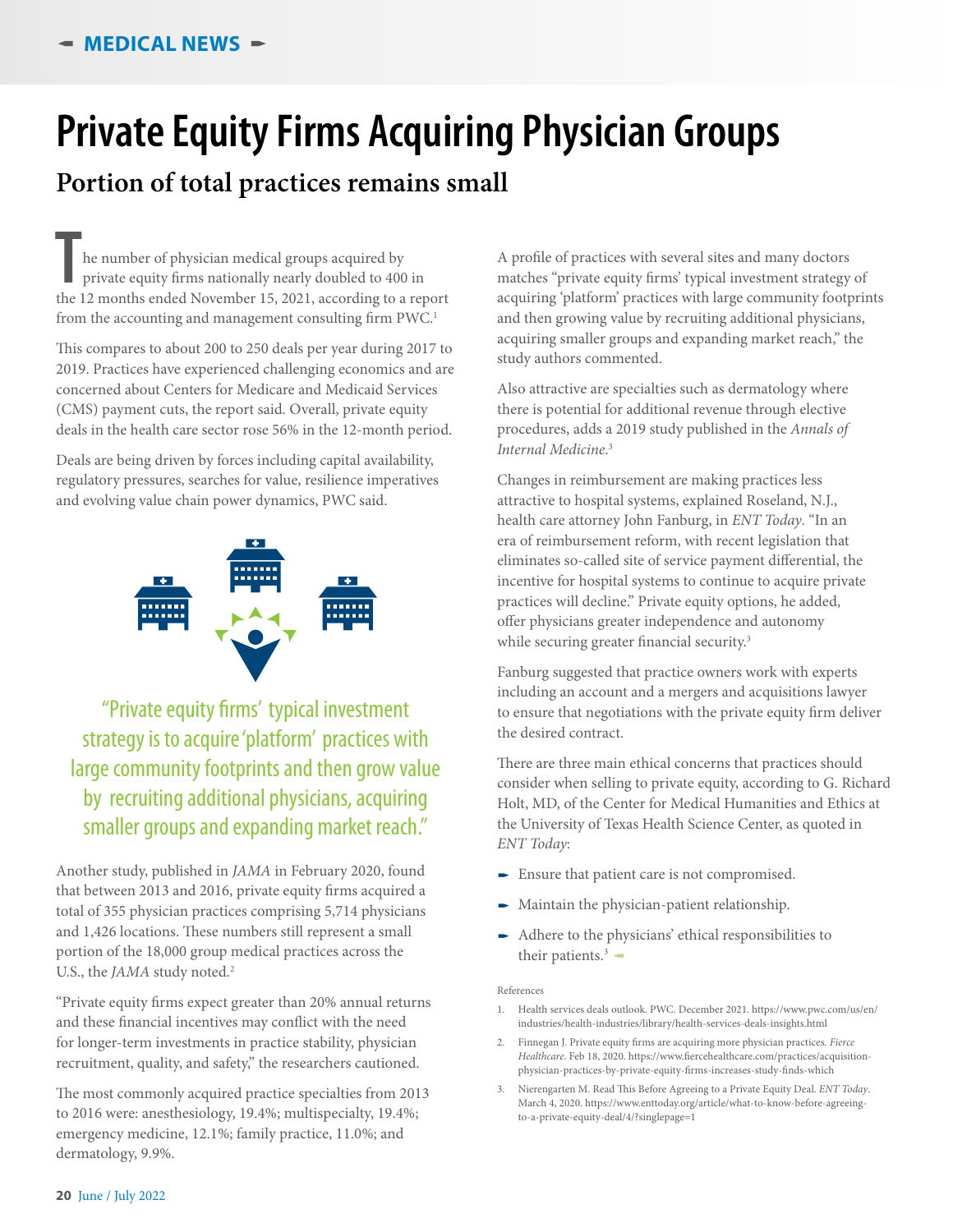#### **Thank you for your investment in advocacy, education, networking and community service for medicine.**

#### **Gregory B. Auffenberg, MD**

12855 N. Outer 40 Dr., Ste. 375 63141-8657 MD, Northwestern Univ., 2009 Born 1983, Missouri Licensed 2021 - Active *Certified: Urology*

#### **Brandon Tyler Beal, MD**

540 E. Cherry Street 63379-1410 MD, Saint Louis Univ., 2015 Born 1986, Missouri Licensed 2022 - Active *Certified: Dermatology*

#### **Paul S. Catanzaro, MD**

7537 Lovella Ave. 63117-2139 MD, American Univ. of the Caribbean BWI, 1983 Born 1957, Missouri Licensed 1986 - Active *Certified: Internal Medicine*

#### **Michael F. Donovan, MD**

2340 Hampton Ave. 63139-2935 MD, Univ. of Illinois-Chicago, 2015 Born 1982, Missouri Licensed 2018 - Active *Certified: Family Practice*

#### **Brendan M. Fong, MD**

12855 N. Outer 40 Dr., #375 63141-8657 MD, Univ. of California, 2013 Born 1987, Missouri Licensed 2017 - **Active** *Neurological Surgery*

#### **Sarah J. Fouke, MD**

12855 N. Outer 40 Dr., Ste. 375 63141-8657 MD, Washington Univ., 2000 Born 1974, Missouri Licensed 2015 - Active *Certified: Neurological Surgery*

#### **Katherine E. Huhn-Usry, MD**

1368 Haute Loire Dr. 63011-2964 MD, American Univ. of the Caribbean, 2004 Born 1970, Missouri Licensed 2008 - Active *Certified: Family Practice*

#### **Majdee M. Islam, MD**

12855 N. Outer 40 Dr., Ste. 375 63141-8657 MD, Univ. of Missouri-Columbia, 2015 Born 1989, Missouri Licensed 2021 - Active *Urology*

#### **Stephen J. Johans, MD**

12855 N. Outer 40 Dr., Ste. 375 63141-8657 MD, Univ. of Missouri-Columbia, 2012 Born 1984, Missouri Licensed 2019 - Active *Certified: Neurological Surgery*

#### **Rohit Kesarwani, MD**

12855 N. Outer 40 Dr., Ste. 125 63141-8663 MD, Saint Louis Univ., 2014 Born 1986, Missouri Licensed 2021 - Active *Certified: Neurological Surgery*

#### **Michael N. Polinsky, MD**

12855 N. Outer 40 Dr., Ste. 375 63141-8657 MD, Washington Univ., 1990 Born 1964, Missouri Licensed 1997 - **Active** *Certified: Neurological Surgery*

#### **David J. Prelutsky, MD**

2340 Hampton Ave. 63139-2935 MD, Saint Louis Univ., 1979 Born 1954, Missouri Licensed 1981 p **Active** *Certified: Internal Medicine*

#### **Scott H. Purvines, MD**

12855 N. Outer 40 Dr., #375 63141-8657 MD, Indiana Univ. Sch. of Med., 1999 Born 1970, Missouri Licensed 2005 - Active *Certified: Neurological Surgery*

#### **Joseph R. Ritchie, MD**

1377 S. Mason Rd. 63131-1210 MD, Ohio State Univ., 1998 Born 1962, Missouri Licensed 1997 - Retired *Orthopedic Surgery*

#### **Neil M. Wright, MD**

12855 N. Outer 40 Dr., Ste. 375 63141-8657 MD, Univ. of California, 1993 Born 1967, Missouri Licensed 1999 - Active *Certified: Neurological Surgery*

#### **Andrew S. Youkilis, MD**

12855 N. Outer 40 Dr., #375 63141-8657 MD, Univ. of Cincinnati, 1996 Born 1968, Missouri Licensed 2003 - Active *Certified: Neurological Surgery*

#### **WELCOME STUDENT MEMBERS**

#### **Saint Louis University School of Medicine**

Maleeha Fatima Megan L. Halloran Margo Kahn Morgan Ross Olivia A. Spaedy

#### **Washington University School of Medicine**

Madeleine Busby Erika B. Madrian Joseph G. Ribaudo Maytal M. Silberberg Stockton C. Troyer Naazanene M. Vatan

### **Sound Health MSO Offers Practice Management Services**

Sound Health Services, a private practice otolaryngology group, has formed Sound Health MSO, a management services organization (MSO) that provides a wide range of administrative services and management functions needed by physician practices to be successful in today's health care environment. The MSO offers multiple service and integration scenarios to address the needs and circumstances of different practices.

James Hartman, MD, otolaryngologist, president of Sound Health Services and SLMMS member, noted, "Over the past few years, physicians have faced increasingly difficult challenges managing their practices. We now have a better way to utilize our expertise and resources in both practice management and practice integration to help physicians navigate the future and remain in private practice." $\blacktriangleleft$